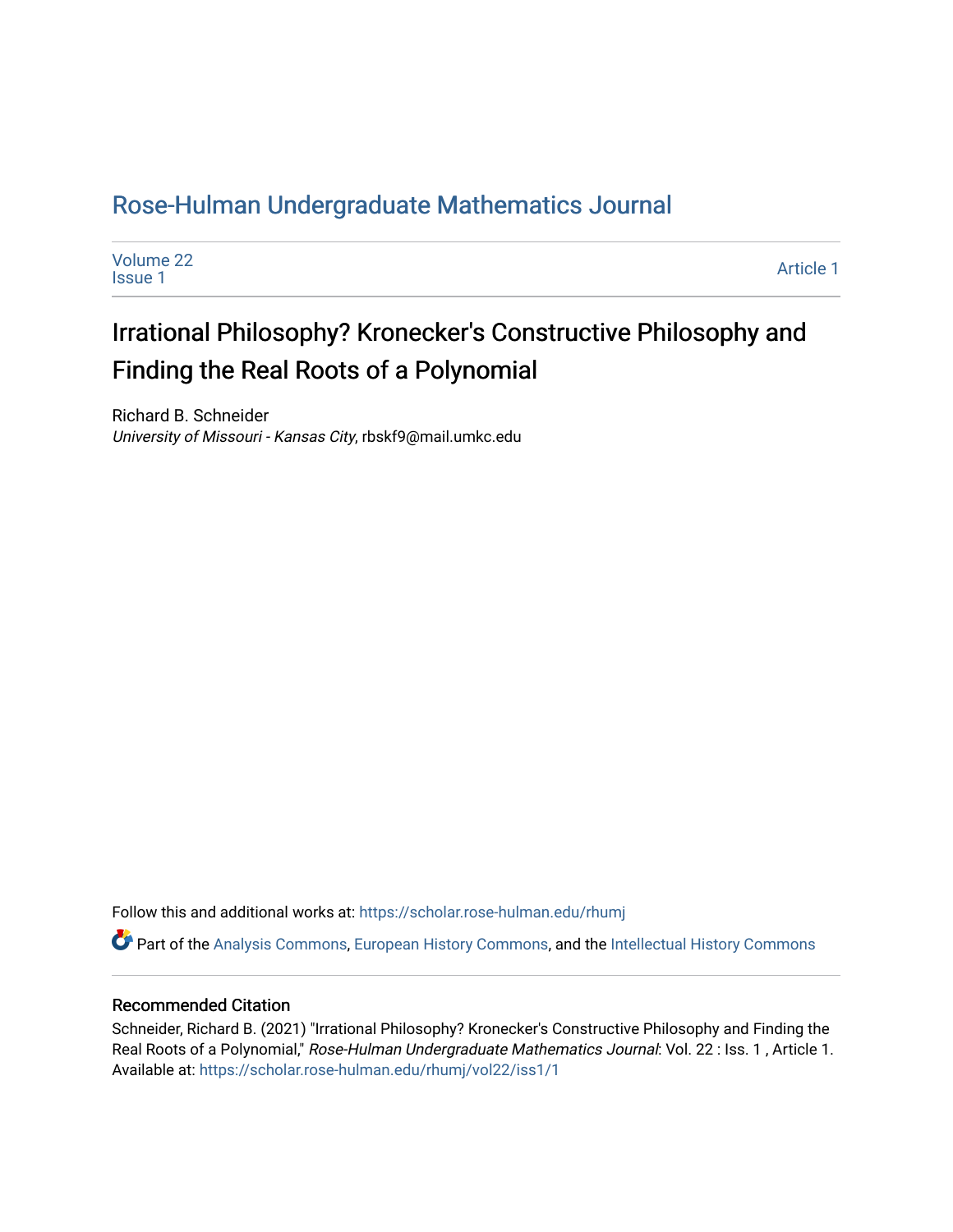# Irrational Philosophy? Kronecker's Constructive Philosophy and Finding the Real Roots of a Polynomial

### Cover Page Footnote

The author would like to thank Dr. Richard Delaware for his guidance and support throughout the completion of this work.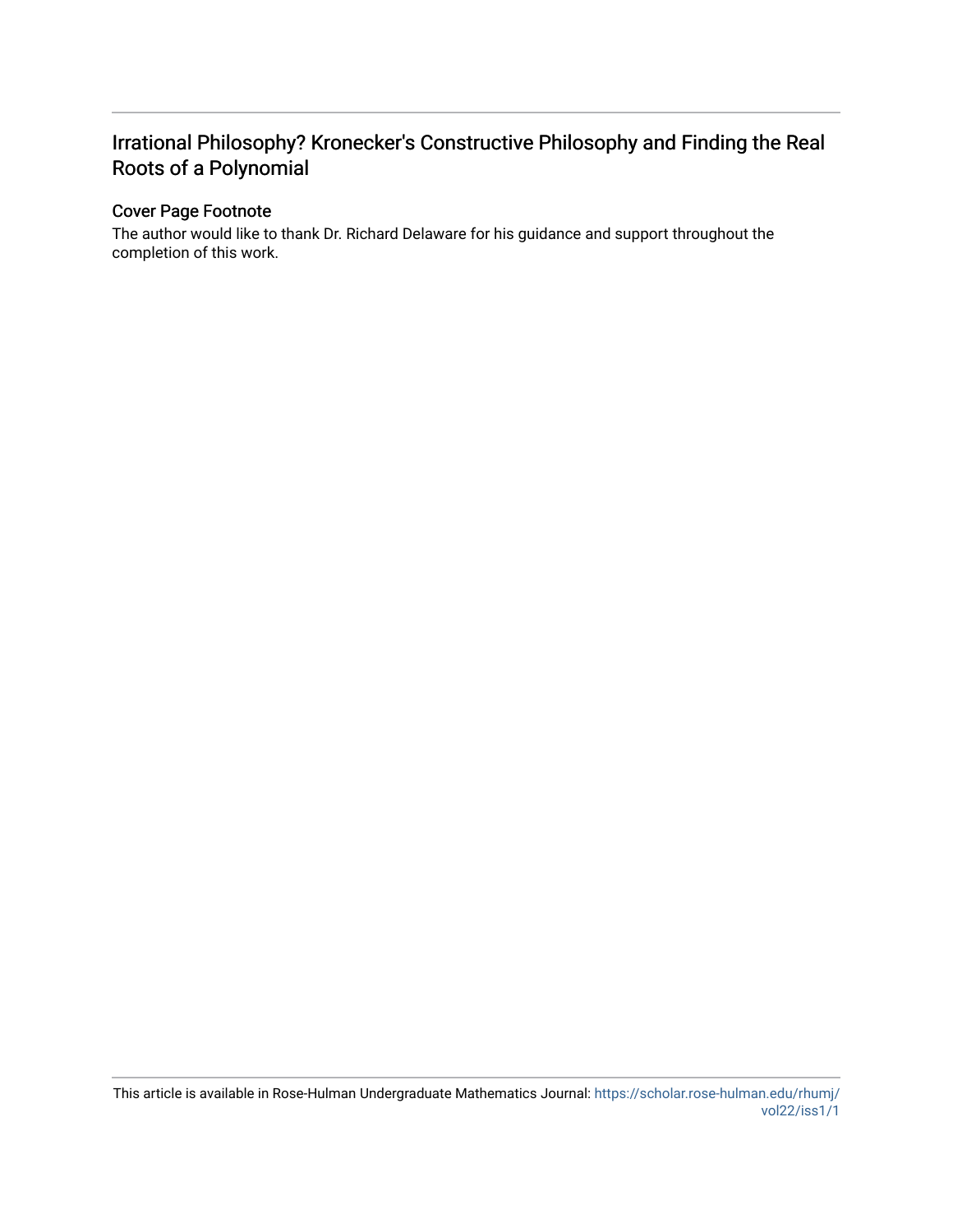VOLUME 22, ISSUE 1, 2021

# **Irrational Philosophy? Kronecker's Constructive Philosophy and Finding the Real Roots of a Polynomial**

By *Richard B. Schneider*

**Abstract.** The prominent mathematician Leopold Kronecker (1823 – 1891) is often relegated to footnotes and mainly remembered for his strict philosophical position on the foundation of mathematics. He held that only the natural numbers are intuitive, thus the only basis for all mathematical objects. In fact, Kronecker developed a complete school of thought on mathematical foundations and wrote many significant algebraic works, but his enigmatic writing style led to his historical marginalization. In 1887, Kronecker published an extended version of his paper, "On the Concept of Number," translated into English in 2010 for the first time by Edward T. Dean, who confirms that Kronecker is "notoriously difficult to read." In his paper, Kronecker proves that a socalled "algebraic number," meaning any root of a polynomial with integer coefficients, can be isolated from the other roots of that polynomial, as Dean says, "using solely talk of natural numbers." To ease the reader's comprehension of Kronecker's prose, here we explicate in detail the argument contained in that paper.

## **1 Introduction**

Irrationality was first observed by the Ancient Greeks when they proved the diagonal of a square to be "incommensurable" with its side. Since then the concept of irrational numbers has been studied. They had defined the natural numbers and from them recognized the rational numbers, but then assumed every quantity could be represented as either a natural or rational number, until the diagonal of the unit square (equal to p  $\sqrt{2}$ ) was shown to be incommensurable with its side in about 430 B.C.E. — meaning that the square root of two cannot be expressed as a rational number [13, p. 39]. How to handle irrational numbers in mathematics has since been a question. Today, we call the set of all rational and irrational numbers the real numbers. Surrounding this

*Mathematics Subject Classification.* 01A55

*Keywords.* Leopold Kronecker, Kronecker, Mathematical Philosophy, Analysis, Historical Mathematics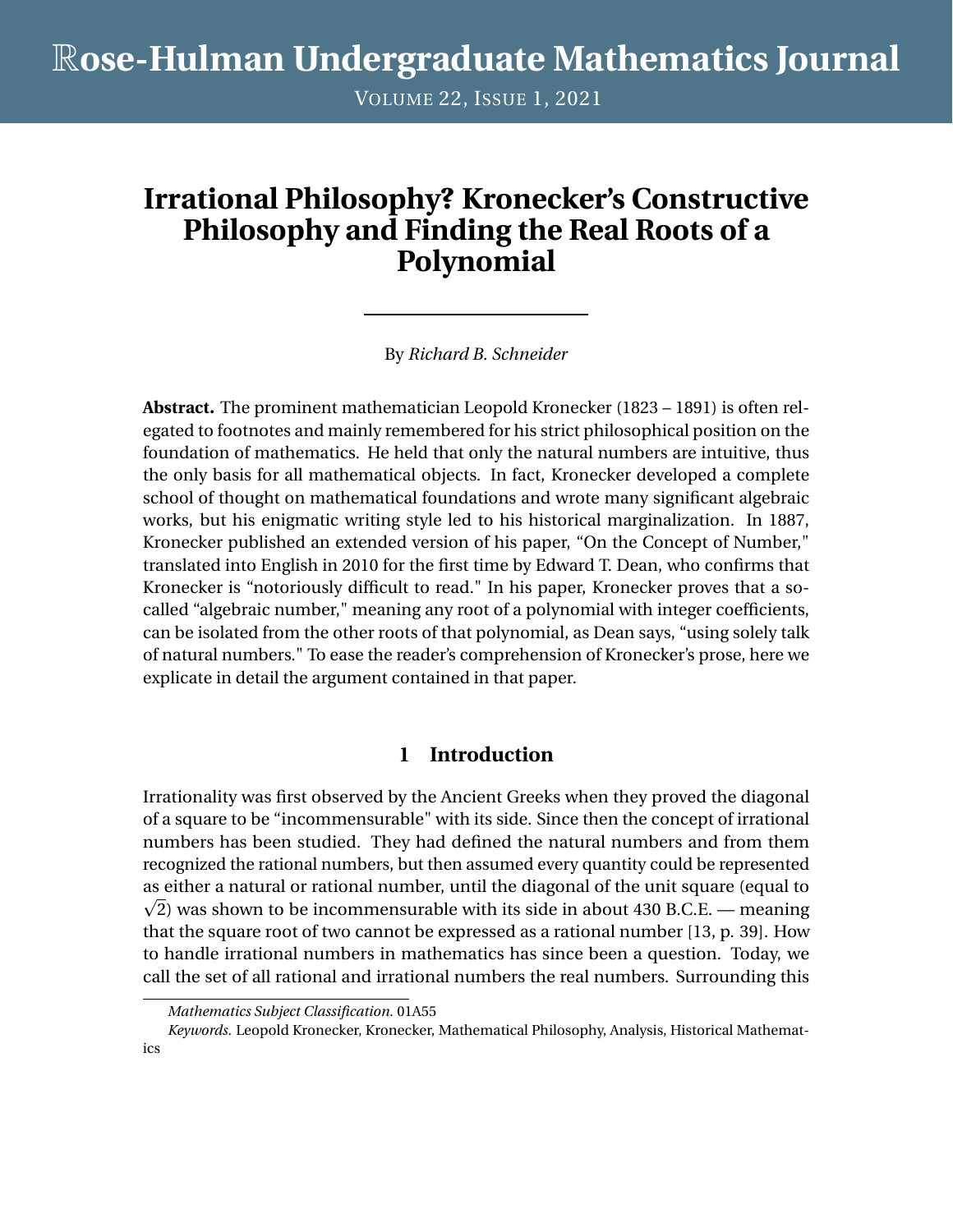topic are multiple schools of thought that developed in the 1800s, when there were attempts to establish a strong foundation for calculus, and to formalize mathematics into irrefutable philosophy. Modern mathematician Harold M. Edwards (1936 - 2020) has published much on mathematician Leopold Kronecker's contribution to these matters. Kronecker's philosophy and historical weight will be examined alongside the explication of a translated work on irrational numbers. Kronecker developed a complete school of thought on mathematical foundations and wrote many significant algebraic works, but his enigmatic writing style led to his historical marginalization.

This paper was suggested to me by my instructor, Dr. Richard Delaware, after he read remarks about Kronecker in "The Role of History in the Study of Mathematics" by Prof. Edwards [10]. We were then lucky enough to find a 2010 English translation by Edward T. Dean of an excerpt of the extended version of Kronecker's "Über den Zahlbegriff" ("On the Concept of Number") [6]. I have explained section III of that translation here using the techniques described in Dr. Delaware's 2019 MAA *Convergence* article [7]. Much of this paper is spent on a close reading of Kronecker's work in order to show his thought process and how he developed the field of mathematics while adhering to his school of thought. Section 2 helps establish the historical context of Kronecker's paper and philosophy; then in Section 3 we move to the close examination of his argument that one can constructively define irrational numbers; and finally Section 4 brings the background and analysis together for a better understanding of Kronecker's school of thought. This explanation of finding real roots of polynomials with integer coefficients extends our knowledge about constructive proofs and how Kronecker's views mathematics.

# **2 Leopold Kronecker's Philosophy on the Foundation of Mathematics**

Leopold Kronecker (1823 - 1891) studied both philosophy and mathematics in Berlin, and in 1845 he published his dissertation on algebraic number theory under the supervision of Peter Gustav Lejeune Dirichlet (1805 - 1859). He went on to manage his family's estate in Liegnitz for several years [11, p. 941]. In 1855, Kronecker returned to Berlin, and around the same time at the Academy of Berlin, Ernst Eduard Kummer (1810 - 1893) and Karl Weierstrass (1815 - 1897) were appointed to chairs in mathematics. In 1861, Kronecker was elected to the Berlin Academy, where he taught and eventually succeeded Kummer [11, pp. 941-942]. Upon Kronecker's death, the Berlin Academy published his collected works, but that second publication did not make the works any more polished or increase their acceptance [9, p. 131]. Edwards believes that while Kronecker is regarded as a great mathematician whose works are still studied, "his work is obscured by his unfamiliar style, by the fact that he published mostly research papers rather than expository treatises, and by the lack of secondary sources and disciples to develop and expand upon his ideas" [9, pp. 131–132].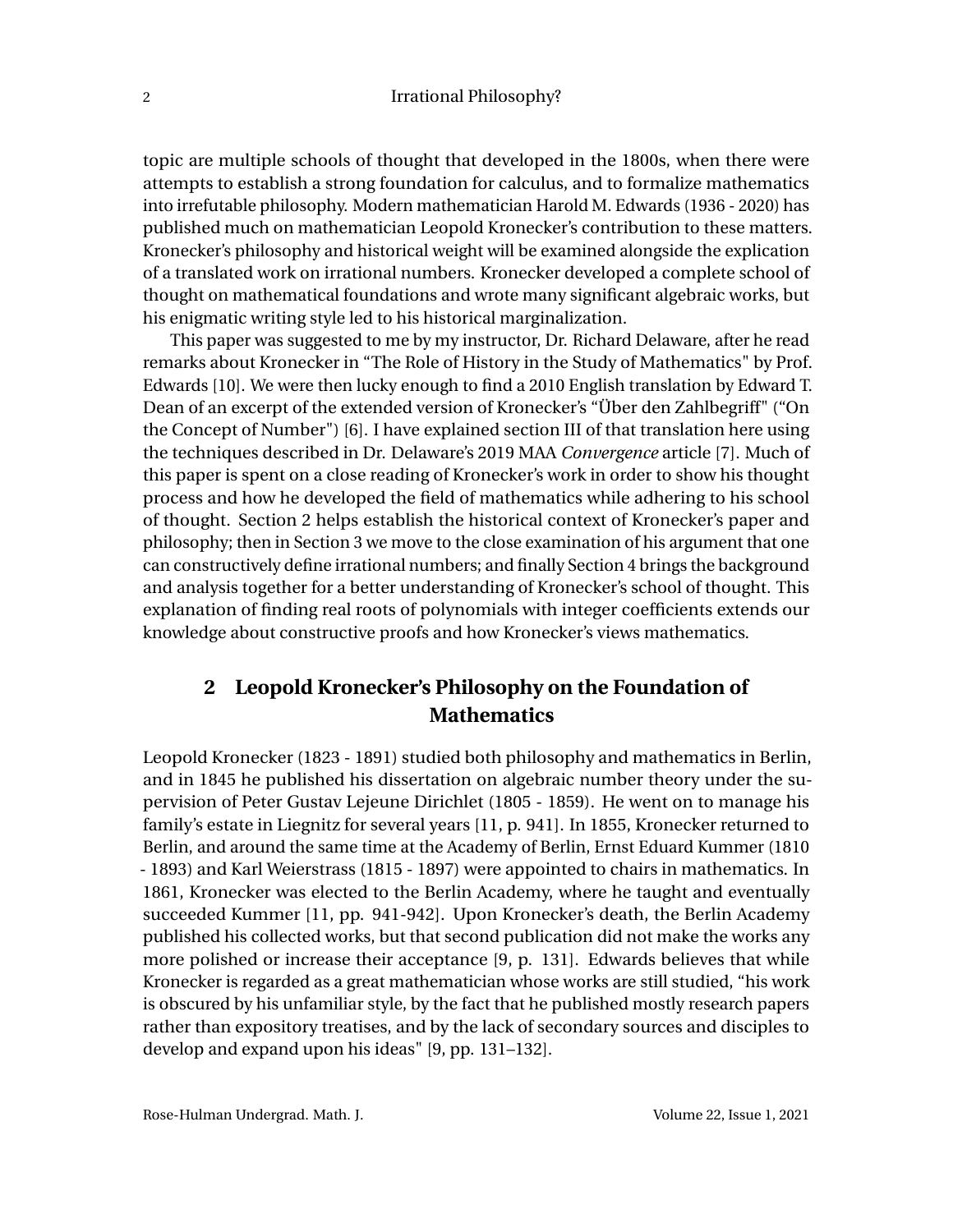One example of the weak acceptance of Kronecker's publications is his presentation of a generalization to arbitrary number fields of Kummer's "ideal prime factors" for cyclotomic fields. Kummer announced in 1859 that Kronecker would soon have this work published, but that didn't happen for twenty-two years [9, p. 136]. Richard Dedekind's (1831 - 1916) first version of "Ideal Theory" had been published eleven years prior to Kronecker's, and because of Kronecker's late publication and "forbidding form", Dedekind's theory would become the standard version of ideal theory — even though, as Edwards claims, Kronecker's theory was superior [9, p. 136]. Another example reveals the difficulty of reading Kronecker's research. Dedekind had questions about parts of Kronecker's work, but when Adolf Hurwitz (1859 - 1919) wanted to respond, he had to consult the notes of Kronecker's lectures in order to discover the reasoning behind the conclusions presented [9, p. 137]. Furthermore, Kronecker's writing was difficult for his students to understand; Hulmut Hasse (1898 - 1979) described Kronecker's lectures as notoriously difficult, and Dmitry Fyodorovich Seliwanoff (1855 - 1932), a young mathematician in Berlin at the time, said, "Und wenn die Vorlesung aus ist, wirr rrufen alle 'wunderfoll' und habben nicht verstanden" ("And when the lecture was over, we all exclaimed 'Wonderful' but have not understood a thing") [12, p. 115-116]. This makes apparent that Kronecker's writing style required much previous knowledge and familiarity with his thinking.

Kronecker is also known superficially for his mathematical philosophy, but written support for his views are scarce [11, p. 942]. Even his famous quote, "Die ganzen Zahlen hat der liebe Gott gemacht, alles andere ist Menschenwerk" ("God created the integers; everything else is the work of man"), was published secondhand [11, p. 942]. During the late 1800s there was much focus on establishing a rigorous foundation for calculus and the idea of infinity within mathematics [11, p. 941]. At this time, Georg Cantor (1845 - 1918) introduced set theory, which allowed the usage of infinite collections. This theory allowed purely arithmetical theories of real numbers that answered questions of infinitesimals, limits, derivatives, and infinite series which had been formulated and used for more than two centuries; however, still unaddressed were the problems originally raised by George Berkeley in *The Analyst* (1734), in which he referred satirically to the notion of infinitesimals (infinitely small quantities) as the "ghosts of departed quantities" [11, p. 941; 2, p. 59]. Yet, these theories introduced new problems known as set-theory paradoxes [11, p. 941].

Kronecker's philosophical view on mathematics was that only the natural numbers exist [11, p. 942]. From a physical view of the world and of arithmetic, one could argue that we can only have a positive number of countable objects, 1, 2, 3, and so on. Likewise, Kronecker held that all other mathematical objects must be constructed from the natural numbers in an "algorithmic" approach that takes only a finite number of steps [11, p. 942]. Kronecker wrote his mathematics entirely in expressions involving natural numbers. Edward Dean, the translator of Kronecker's paper on the foundations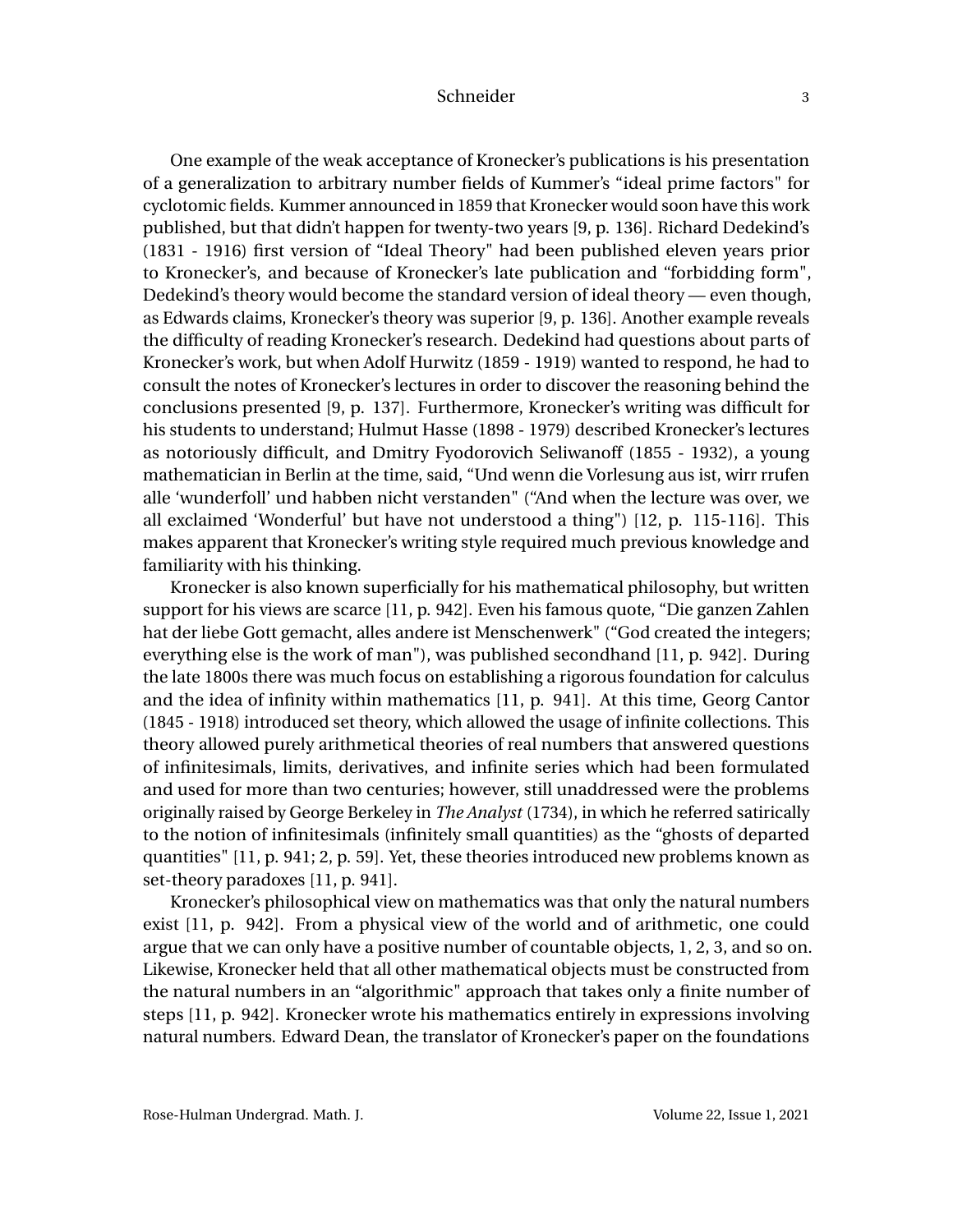of mathematics which will be explicated here below, explains this style with the following example. Someone who has never conceptualized negative numbers, someone at the very beginning of an understanding of mathematics, would not understand the equation 7−9 = 3−5 because the two sides do not result in a natural number [6, p. 2]. Developing the concept of a negative number, like −2 here, would require creating a new *object*, which is not allowed in Kronecker's school of thought [3, p. 147]. To avoid creating such a new object, Kronecker's idea was that  $7 - 9 = 3 - 5$  can be recast as  $7 + 9x = 3 + 5x$ provided  $x + 1 = 0$ , where x is an indeterminate. Finally, he used Gauss's idea of modular congruence to provide a more complex representation of the previous equation:

$$
7 + 9x \equiv 3 + 5x \pmod{(x+1)},
$$

which is equivalent to  $7-9=3-5$  and avoided the use of negative integers. Similarly, Kronecker avoided creating the concept of fractional numbers [6, p. 6]. Reading mathematics using this style would be hard for someone unacquainted with the replacement of familiar concepts by methods or algorithms stemming from the natural numbers. One begins to understand the difficulty in reading Kronecker's work.

Kronecker asserted that mathematical objects that were declared as complete and infinite or were defined in a non-constructive manner were then inherently mathematically incorrect [11, p. 942]. This means that one cannot start with the concept of all real numbers as a foundation for mathematics, nor can the irrational numbers be represented as a complete entity, since both are non-constructive infinite sets.

Unfortunately, holding such a position on the foundational philosophy of mathematics put him in conflict with some prominent contemporaries [11, p. 942]. Described as "Verbotsdiktator", or forbidding dictator, by David Hilbert (1862 - 1943), Kronecker was often at odds with Weierstrass and Cantor because of these views [9, p. 130; 10, p. 942]. An unpublished transcript of Hilbert's lectures quotes him as declaring: "the Kroneckerian tendency towards a far-reaching restriction of mathematical concept-formation and inference is still frequently advocated by figures of authority, and his method of erecting prohibitions is still very popular" [9, p. 945]. One anecdote of those conflicts tells that when Kronecker nominated Dedekind for membership in the Berlin Academy, his report covering Dedekind's work failed to mention Dedekind's paper "Continuity and the irrational numbers" (1872) [4], which made use of completed infinite sets of rational numbers [11, p. 942].

Kronecker's peers found themselves at odds with him over the usage of declared infinite sets, and these conflicts would delay the publication of results and limit the work of others. Historical papers that discuss these topics or conflicts also tend to portray Kronecker as the antagonist since he was prominent in the mathematical establishment and had very conservative views on how proofs should be constructed and what they should contain. His strict requirements, personal attacks, and delaying publication of papers with which he disagreed easily allows for this portrayal, but it also discounts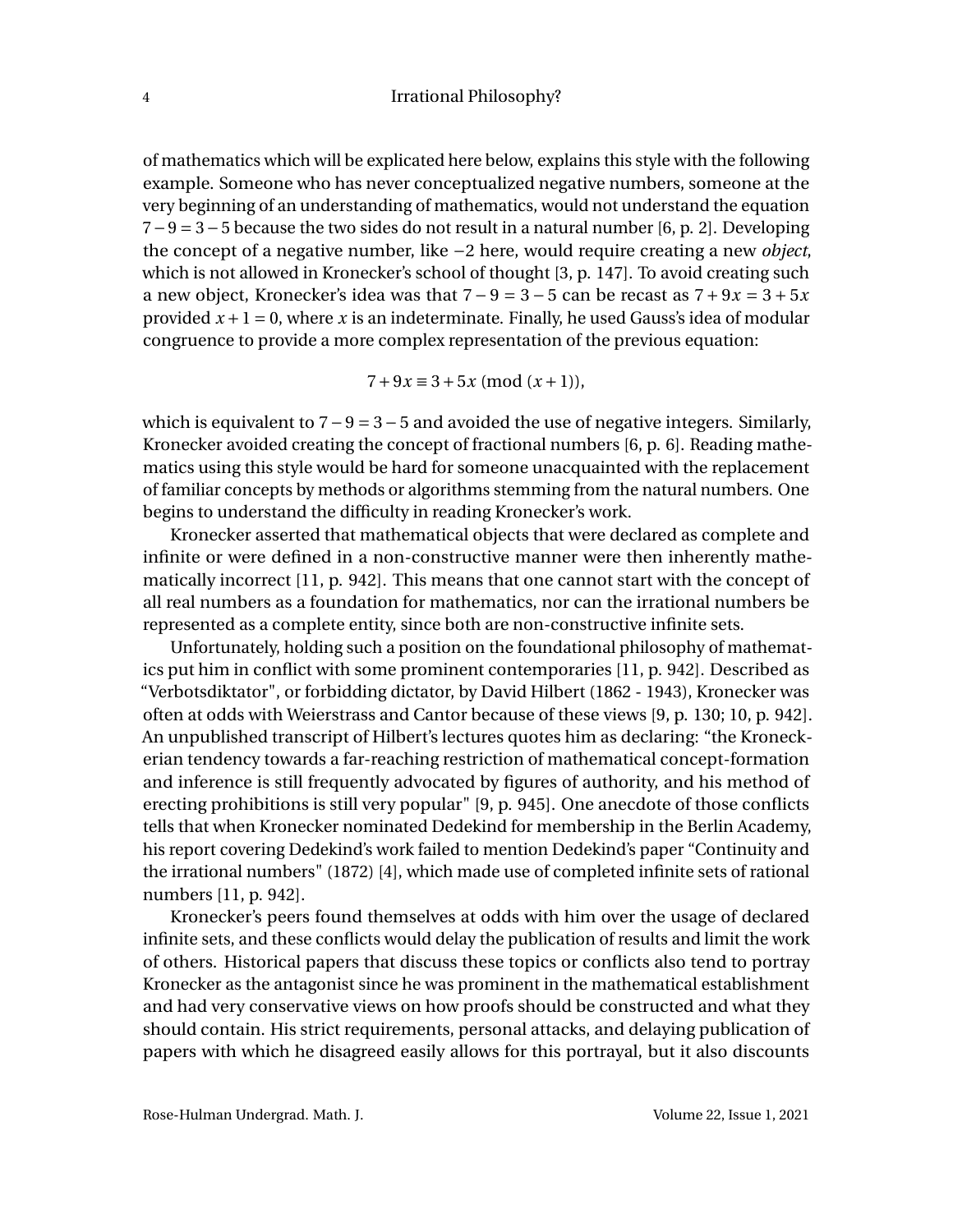the philosophy behind which Kronecker justified these actions. Edwards argument in stating that Kronecker is marginalized in the history of mathematics is not that he didn't make an impact or was not prominent, but that historic accounts often discount his mathematical philosophy and focus on the conflicts. Joseph Dauben, in "Georg Cantor and the Battle for Transfinite Set Theory", describes the creation and defense of different "levels" of infinity, a concept with which Kronecker disagreed on philosophical grounds. Here Kronecker is described as one of Cantor's teachers and lists personal attacks on Cantor such as "scientific charlatan" [5, p. 1]; however, he also notes that the early biographers presented Cantor as the "hapless victim of the persecutions of his contemporaries" [5, p. 2]. Cantor's major proof that the real numbers are nondenumerable was published under the title "Ueber eine Eigenschaft des Inbegriffes aller reellen algebraischen Zahlen" ("On a Property of the Collection of All Real Algebraic Numbers") in 1874 [5, p. 4]. This title does not appropriately describe the content, and here Dauben agrees with Walter Purkert and Hans Ilgauds on their assessment that Cantor's article was published in *Crelle's Journal* under this title because of the "conditions in Berlin" [5, p. 4-5]. These "conditions" were the opposition of Kronecker, a member of the editorial board, who was against founding analysis on results like the Bolzano-Weierstrass Theorem and the existence of upper and lower limits of certain infinite sets of numbers [5, p. 5-6]. Additionally, Cantor would probably have known about Kronecker's involvement in delaying Heinrich E. Heine's (1821 - 1881) article on trigonometric series [5, p. 6]. The delay of publication due to conservative beliefs and Cantor's intentional understatement of his claims show that Kronecker's philosophy led to conflicts, and we also see how the historical accounts could paint Kronecker as the "villain" of these stories.

In discussions about the foundations of mathematics and their corresponding underlying philosophies, Kronecker is often cast as a villain because he "advocated in all of mathematics an algorithmic approach that was unattractive" [9, p. 137]. His opposition to the now widely-accepted set theory places him in a preconceived box, but Edwards points out that this must be inaccurate because it only values works that fit modern prejudices [9, p. 137].

## **3 Kronecker's "On The Concept of Number"**

Leopold Kronecker wrote "Über den Zahlbegriff" ("On the Concept of Number", 1887) to express his philosophical views about mathematics and to show that everything done in mathematics stems from the natural numbers. After its publication, Kronecker extended this article to firmly show the usage of such concepts by counting the roots of a polynomial function. His goal was to construct such roots, also known as "algebraic numbers", through a finite number of steps from the natural numbers. In particular, his claim was that "The so-called existence of the real irrational roots of algebraic equations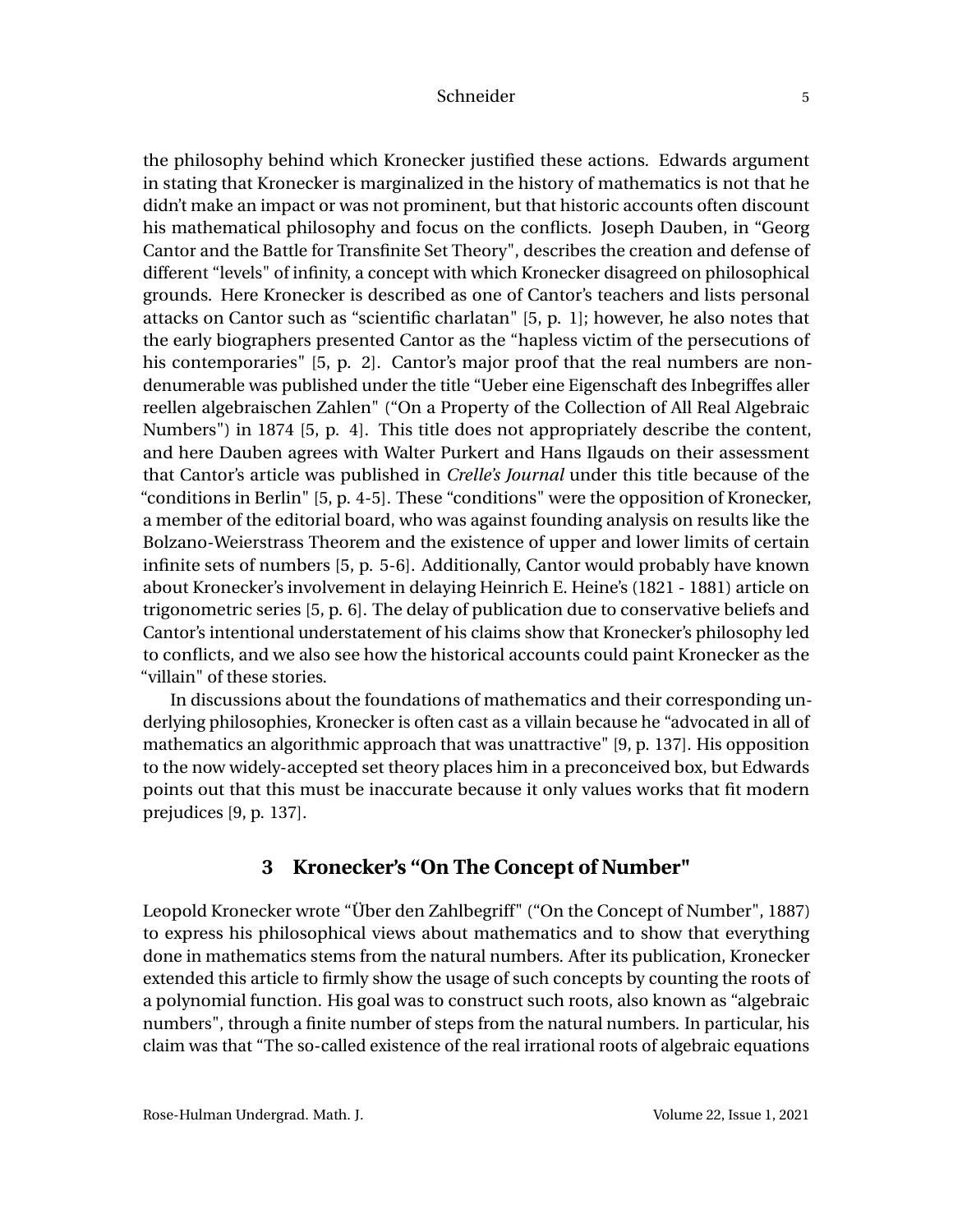is grounded solely in the existence of intervals with the specified quality; the legitimacy of calculating with the individual roots of an algebraic equation is based completely upon the possibility of isolating them" [6, p. 13]. This means that the irrational numbers upon the possibility of isolating them" [6, p. 13]. This means that the irrational numbers<br>exist only through a prior construction, such as the well-known ones for  $\sqrt{2}$  and π. These two values can be uniquely identified as the diagonal of the unit square and as the ratio of circumference to diameter for any circle, respectively.

We will now start the close examination of Kronecker's text. The original work is contained in the indented sections with my comments in square brackets. For the reader's convenience the work is divided into several "Excerpts" so that we can examine Kronecker's omitted reasoning between sections.

I have shown in an earlier article that the introduction and application of *algebraic* numbers is expendable whenever the isolation of conjugates [distinct roots of a polynomial with integer coefficients] among themselves is not necessary. However, this isolation can also be done without the introduction of new concepts, and the essence of the matter can clearly emerge only if it is carried out in this way, which will be presented here in the same manner as I have done it for ten years in my university lectures. Thereby, the "more precise analysis of the concept of real roots of algebraic equations" which I have announced at the end of the first part of "Grundzüge einer arithmetischen Theorie der algebraischen Grössen" will simultaneously be given.

[Preliminary Note] If  $f(x)$  is an entire integral function of  $x$  [a polynomial with integer coefficients] which has no common factor with its derivative  $f'(x)$ , then there are entire integral functions  $\phi(x)$ ,  $\phi_1(x)$  for which the equation:

$$
\phi(x)f(x) + \phi_1(x)f'(x) = D \tag{A}
$$

holds. Here D denotes the absolute value of the discriminant of  $f(x)$ , hence a positive whole number.

Kronecker began with a function defined entirely in terms of integers so as to not introduce "new" concepts. From this he established (A) to describe the the function in relation to its discriminant. Recall that two integers *n*,*m* are "relatively prime" if they share no prime factors. (For example,  $6 = 2 \cdot 3$  and  $35 = 5 \cdot 7$  are relatively prime.) It is simple to show using the Euclidean Algorithm that if *m* and *n* are relatively prime, there exist integers *a*,*b* such that:

$$
an + bm = 1.
$$

The set of all polynomials in the same "indeterminate" *x* with integer coefficients has the same properties as the set of integers. In particular, two such polynomials, here  $f(x)$  and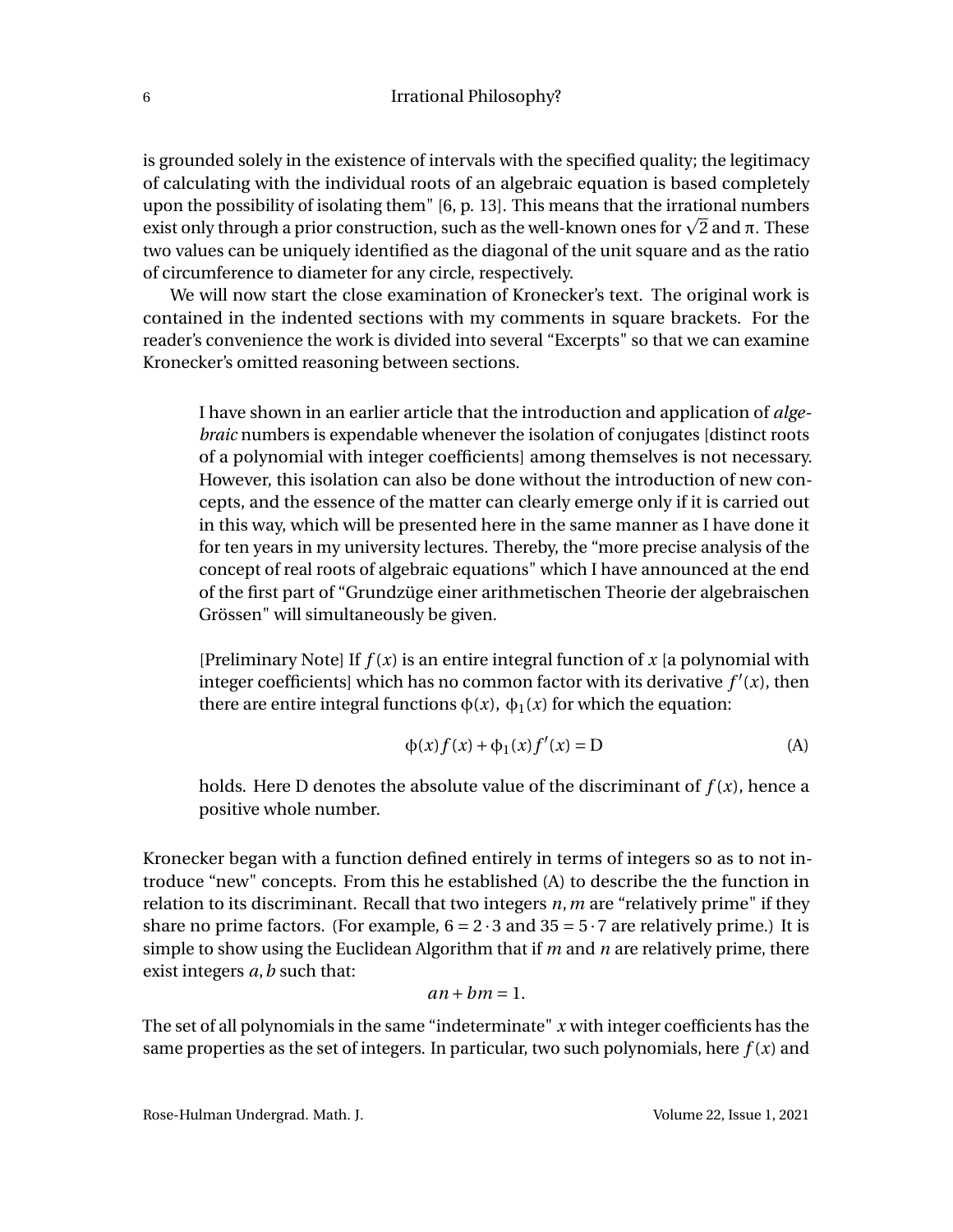its derivative  $f'(x)$ , are relatively prime if they share no irreducible polynomial factors; this is analogous to the concept of relative primality of integers. In that case, there exist polynomials  $a(x)$  and  $b(x)$  with integer coefficients such that:

$$
a(x)f(x) + b(x)f'(x) = 1.
$$

If we multiply this equation by a positive integer, say the absolute value D of the discriminant of  $f(x)$ , which is defined below, then we can write  $D \cdot a(x) = \phi(x)$  and  $D \cdot b(x) = \phi_1(x)$ so that the equation becomes Kronecker's equation:

$$
\phi(x)f(x) + \phi_1(x)f'(x) = D.
$$

The well-known discriminant of a quadratic polynomial  $a_0 + a_1 x + a_2 x^2$  is the number  $a_1^2 - 4a_2a_0$ , which is an integer here since  $a_0$ ,  $a_1$ ,  $a_2$  are constrained to be integers. It "discriminates" between the types of possible roots the quadratic polynomial can have:

$$
a_1^2 - 4a_2a_0 \begin{cases} = 0 & \text{two equal real roots} \\ > 0 & \text{two distinct real roots} \\ < 0 & \text{two (conjugate) non-real complex roots} \end{cases}
$$

The more general expression defines the discriminant as the resultant of  $f(x)$  and  $f'(x)$ which can be found as the determinant of a Sylvester matrix (which is of dimension  $2n-1\times 2n-1$ ), whose entries consists of zeros and the integer coefficients of the polynomial; thus, we can conclude that the discriminant is an integer [8].

The discriminant can also be expressed in terms of its roots, so this is used to provide a relationship between the integer coefficients and the real roots. Specifically, for a polynomial  $f(x) = a_0 + a_1x + \cdots + a_nx^n$  of degree  $n \ge 2$  with integer coefficients,  $a_n \ne 0$ , and roots  $r_1, \ldots, r_n$ , the discriminant  $Disc_x(f)$  can be defined in the terms of its roots [8]:

$$
Disc_x(f) = (-1)^{n(n-1)/2} \cdot a_n^{2n-2} \cdot \prod_{i \neq j} (r_i - r_j).
$$

It is clear that  $f(x)$  has multiple roots if and only if its discriminant is zero. Since in Kronecker's argument he assumed  $f(x)$  and  $f'(x)$  are relatively prime, then  $f(x)$  could not have multiple roots. For example, if  $f(x) = (x - r_1)^2$ , having  $r_1$  as a multiple root, then  $f'(x) = 2(x - r_1)$  would share the factor  $(x - r_1)$  with  $f(x)$ , and  $f(x)$  and  $f'(x)$  would not be relatively prime. Thus, here  $Disc_x(f) \neq 0$ , hence  $D = |Disc_x(f)| \geq 1$ .

Now let:

$$
f(x) = a_0 + a_1 x + a_2 x^2 + \dots + a_n x^n
$$

and let  $a_g$  be the absolute greatest of the *n* coefficients  $a_0, a_1, \ldots, a_{n-1}$ . If one then designates the rational fraction  $\frac{|a_g|+|a_n|}{|a_n|}$  with **r**, then:

$$
\left| \frac{f(x)}{a_n} - x^n \right| < (\mathbf{r} - 1) \frac{|x|^n - 1}{|x| - 1}
$$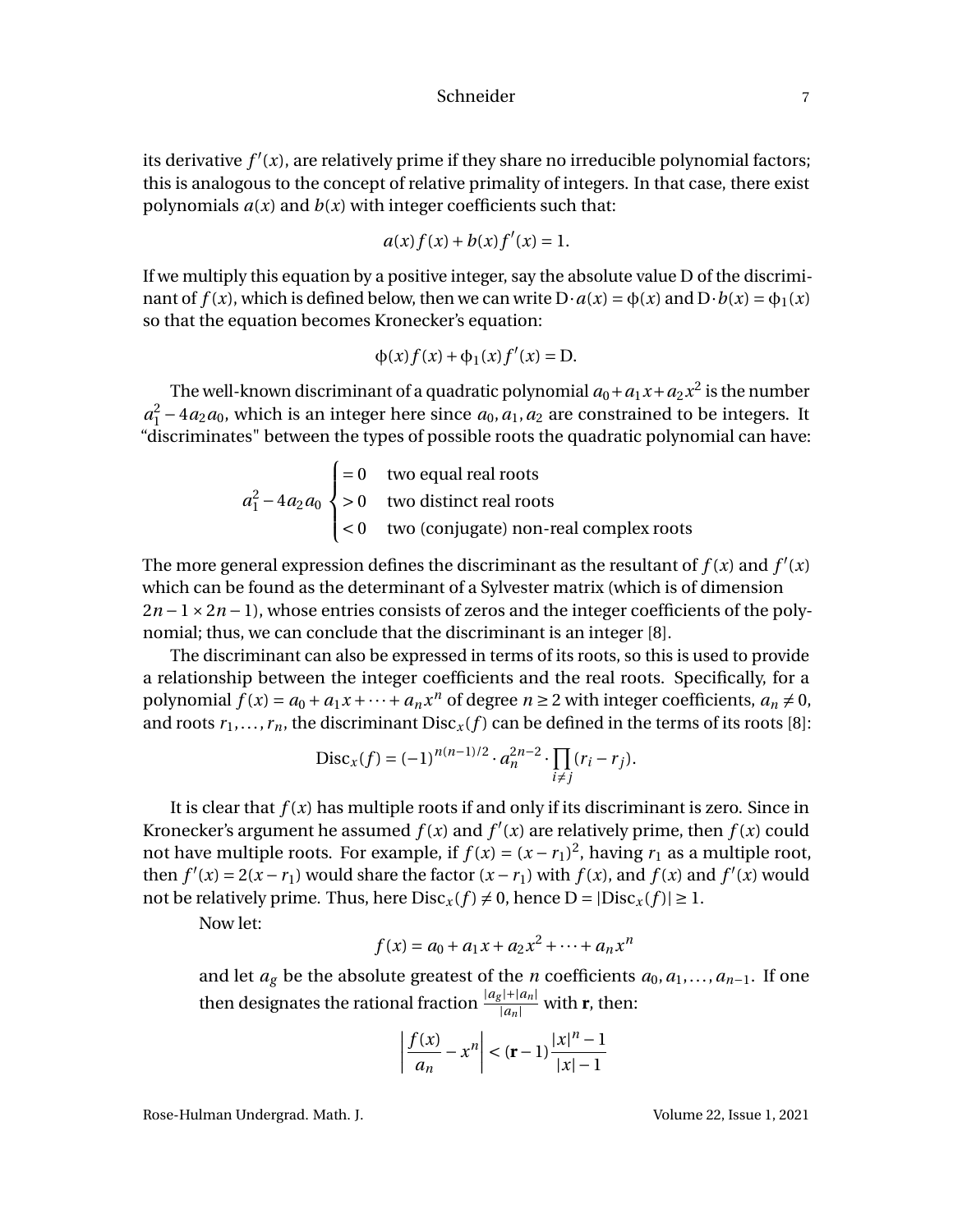[This is a statement of Cauchy's Bound Theorem (1839) [14]]. Hence for any value of *x* not lying between −**r** and **r**

$$
|f(x) - a_n x^n| < |a_n x^n| \text{ and consequently: } \text{sgn.f}(x) = \text{sgn}.a_n x^n
$$

So then  $f(x)$  changes its sign only within the interval  $(-r, r)$ . If one sets the abbreviation:

$$
f(x+\sigma)-f(x)=\sigma f_1(x,\sigma), \qquad (f_1(x,\sigma)-f'(x))\phi_1(x)=\sigma\psi(x,\sigma),
$$

then  $f_1(x, σ)$  and  $ψ(x, σ)$  are entire integral functions of x and  $σ$ , and if one understands  $\bar{f}_1(x,\sigma)$ ,  $\bar{\phi}(x)$ ,  $\bar{\phi}_1(x)$ ,  $\bar{\psi}(x,\sigma)$ , respectively, to be those functions which develop from  $f_1(x, σ)$ ,  $\phi(x)$ ,  $\phi_1(x)$ ,  $\psi(x, σ)$  by replacing the coefficients with their absolute values, then the inequalities:

$$
|f_1(x, \sigma)| < \bar{f}_1(\mathbf{r}, 1),
$$
  
\n
$$
|\varphi_1(x)| < \bar{\varphi}_1(\mathbf{r}),
$$
  
\n
$$
|\psi(x, \sigma)| < \bar{\psi}(\mathbf{r}, 1)
$$

obviously hold, so long as the value of *x* lies between −**r** and **r** [|*x*| < **r**] and σ lies between −1 and 1.

Kronecker used Cauchy's Bound Theorem to focus on the interval in which the roots of the polynomial could exist. We provide a proof of this inequality below. Note that Kronecker misstates the inequality as strict and that necessarily  $|x| \neq 1$ , but this does not affect his argument below.

Proof:  
\n
$$
f(x) = a_0 + a_1 x + \dots + a_{n-1} x^{n-1} + a_n x^n.
$$
\nRecall:  $|x|^n - 1 = (|x| - 1)(|x|^{n-1} + \dots + |x| + 1).$   
\nSo, 
$$
\frac{f(x)}{a_n} = \frac{a_0}{a_n} + \frac{a_1}{a_n} x + \dots + \frac{a_{n-1}}{a_n} x^{n-1} + x^n,
$$
 and  
\n
$$
\left| \frac{f(x)}{a_n} - x^n \right| = \left| \frac{a_0}{a_n} + \frac{a_1}{a_n} x + \dots + \frac{a_{n-1}}{a_n} x^{n-1} \right|
$$
\n
$$
\leq \left| \frac{a_0}{a_n} \right| + \left| \frac{a_1}{a_n} \right| |x| + \dots + \left| \frac{a_{n-1}}{a_n} \right| |x|^{n-1}
$$
\nby the triangle inequality  
\n
$$
\leq \left| \frac{a_g}{a_n} \right| \cdot [1 + |x| + \dots + |x|^{n-1}]
$$
\n
$$
= (\mathbf{r} - 1) \cdot \frac{|x|^n - 1}{|x| - 1}.
$$

This result eliminates the section of the domain where the leading term dominates the expression from our search for real roots. Outside of the interval (−**r**,**r**), that is, when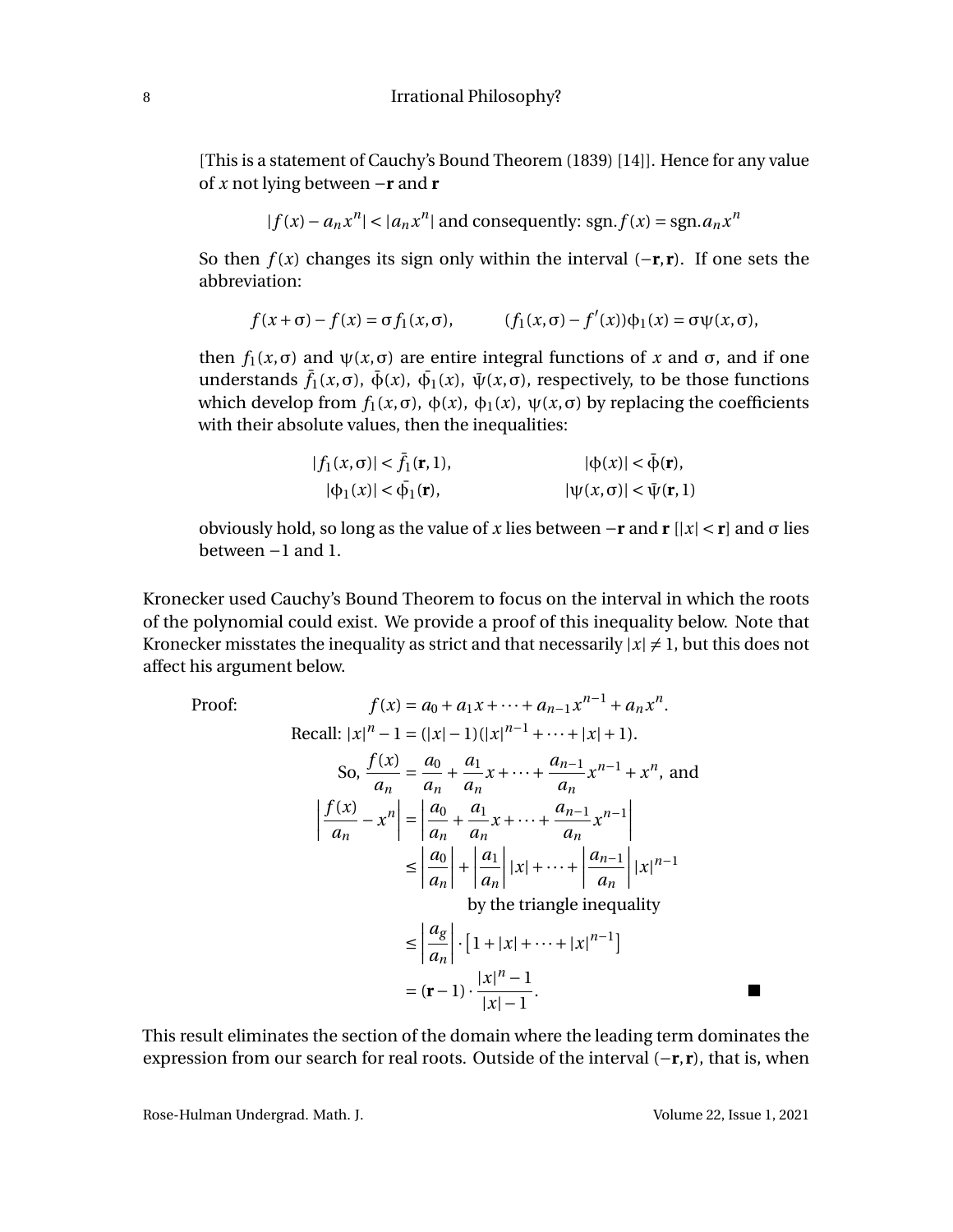$|x| \ge r > 1$ , which can be rewritten as  $\frac{1}{|x|-1} \le \frac{1}{r-1}$ , we have

$$
\left|\frac{f(x)}{a_n} - x^n\right| \le (\mathbf{r} - 1)\frac{|x|^n - 1|}{|x| - 1} \le (\mathbf{r} - 1)\frac{|x|^n - 1}{|\mathbf{r} - 1|} = |x|^n - 1 < |x|^n.
$$

Multiplication by  $|a_n|$  yields  $|f(x) - a_n x^n| < |a_n x^n|$ , which means that the value of  $f(x)$ can never be further away from that of its leading term  $a_n x^n$  than 0 is (sgn.  $f(x) =$ sgn.  $a_n x^n$ ). Kronecker then introduced new functions to establish more information about the roots of the polynomial. For example, because  $|x| < r$  and  $|\sigma| < 1$ , meaning  $x \le |x| < r$ and  $x + \sigma \le |x| + |\sigma| < r + 1$ ,

$$
|f_1(x,\sigma)| \leq |\bar{f}_1(x,\sigma)| < |\bar{f}_1(\mathbf{r},1)| = \bar{f}_1(\mathbf{r},1).
$$

Kronecker's other three inequalities likewise follow.

If *s* denotes now a whole number which exceeds the greatest of the four rational values:

$$
\frac{\bar{f}_1(\mathbf{r},1)}{D}, \qquad \frac{\bar{\phi}(\mathbf{r})}{D}, \qquad \frac{\bar{\phi}_1(\mathbf{r})}{D}, \qquad \frac{\bar{\psi}(\mathbf{r},1)}{D},
$$

by at least one unit, and if one then sets:

$$
\Phi(x) = (s-1)D\theta(x), \ \Phi_1(x) = (s-1)D\theta_1(x),
$$

$$
\psi(x, \sigma) = (s-1)DH(x, \sigma),
$$

then the equation (A) is transformed into the following:

$$
\theta(x)f(x) + \theta_1(x) \cdot \frac{f(x+\sigma) - f(x)}{\sigma} = \sigma H(x, \sigma) + \frac{1}{s-1}
$$
 (B)

and the values of the functions  $\theta(x)$ ,  $\theta_1(x)$ ,  $H(x, \sigma)$  are absolutely less than 1 for the values of  $x$  and  $σ$  which are restricted by the inequalities:

$$
-r < x < r, \quad -1 < \sigma < 1 \quad .
$$

If σ is absolutely less than  $\frac{1}{s}$ , then the inequality:

$$
|f(x)| + \left| \frac{f(x+\sigma) - f(x)}{\sigma} \right| > \frac{1}{s(s-1)}
$$

follows from the equation (B), and the inequality:

$$
|f(x')| + \left| \frac{f(x'') - f(x')}{x'' - x'} \right| > \frac{1}{s(s-1)} \tag{C}
$$

thence obtains for any two values  $x'$ ,  $x''$  lying in the interval ( $-\mathbf{r}, \mathbf{r}$ ) whose difference, taken absolutely, is less than  $\frac{1}{s}$ .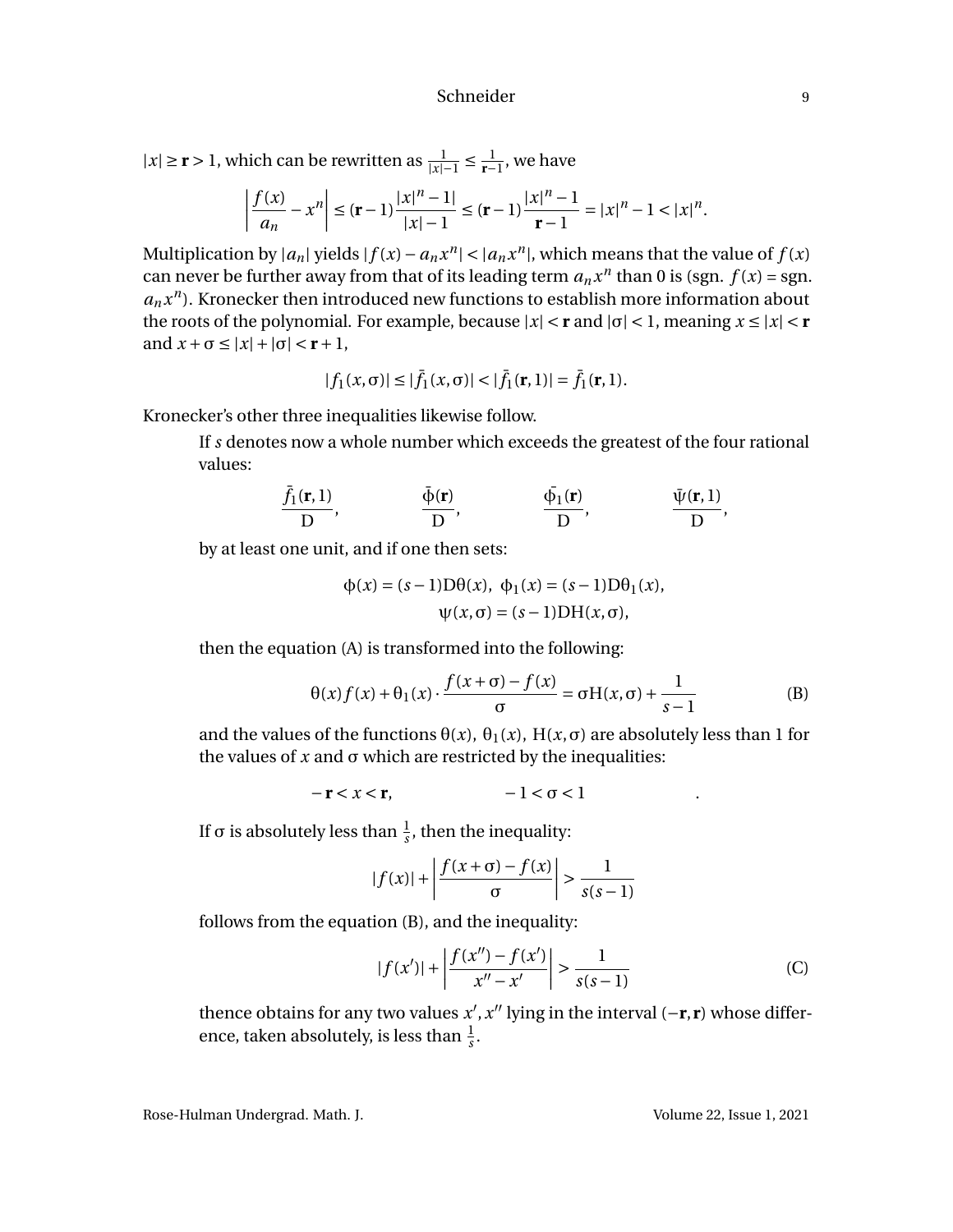Kronecker constructed a useful inequality (C) that offers information about the polynomial  $f(x)$ , namely, that any interval of length less than  $\frac{1}{s}$  between two arbitrary points, *x*', *x*<sup>"</sup> lying within (−**r**,**r**) has the property that the absolute value of the function at one endpoint,  $|f(x')|$ , added to the absolute value of the slope of the secant through the points on the graph at both endpoints,  $\frac{f(x'')-f(x')}{x''-x'}$ ¯  $\left.\frac{x'' - x'}{x'' - x'}\right|$ , has a lower bound.

For this key derivation of equation (C), Kronecker first introduced a number  $s > max\left\{\frac{\bar{f}_1(\mathbf{r},1)}{D},\frac{\bar{\phi}(\mathbf{r})}{D}\right\}$  $\frac{\bar{\phi_1}(\mathbf{r})}{D}, \frac{\bar{\phi_1}(\mathbf{r})}{D}$  $\frac{\bar{\psi}(\mathbf{r},l)}{D}$ ,  $\frac{\bar{\psi}(\mathbf{r},l)}{D}$ D  $\{+1. \text{ We thus see that } s > 1 \text{ which implies } \frac{1}{s} < 1. \text{ Using } s \leq 1.$  $|\sigma| < \frac{1}{s}$  then we derive equation (B) from equation (A) in terms of *s*:

$$
\theta(x) f(x) + \theta_1(x) \cdot \frac{f(x+\sigma) - f(x)}{\sigma} \n= \frac{\phi(x) f(x)}{(s-1)D} + \frac{\phi_1(x)}{(s-1)D} \cdot \frac{f(x+\sigma) - f(x)}{\sigma} \n= \frac{\phi(x) f(x) + \phi_1(x) f_1(x, \sigma)}{(s-1)D} \n= \frac{\phi(x) f(x) + \phi_1(x) (f_1(x, \sigma) + f'(x) - f'(x))}{(s-1)D} \n= \frac{(\phi(x) f(x) + \phi_1(x) f'(x)) + \phi_1(x) (f_1(x, \sigma) - f'(x))}{(s-1)D} \n= \frac{D + \sigma \psi(x, \sigma)}{(s-1)D} , using equation (A) \n= \frac{D}{(s-1)D} + \frac{\sigma \psi(x, \sigma)}{(s-1)D} \n= \frac{1}{s-1} + \sigma H(x, \sigma)
$$

Reviewing our statement here and recalling that  $−r < x < r, −1 < σ < 1$ , and

$$
s-1 > max\left\{\frac{\bar{f}_1(\mathbf{r},1)}{D}, \frac{\bar{\phi}(\mathbf{r})}{D}, \frac{\bar{\phi}_1(\mathbf{r})}{D}, \frac{\bar{\psi}(\mathbf{r},1)}{D}\right\},\right\}
$$

so that

$$
\frac{1}{s-1} < \frac{1}{\max\left\{\frac{\bar{f}_1(\mathbf{r},1)}{D},\frac{\bar{\phi}(\mathbf{r})}{D},\frac{\bar{\psi}_1(\mathbf{r})}{D},\frac{\bar{\psi}(\mathbf{r},1)}{D}\right\}} \leq \frac{1}{\left(\frac{\bar{\phi}(\mathbf{r})}{D}\right)} = \frac{D}{\bar{\phi}(\mathbf{r})},
$$

we have

$$
|\theta(x)| = \frac{|\phi(x)|}{(s-1)D} < \frac{\bar{\phi}(\mathbf{r})}{(s-1)D} < \frac{D}{\bar{\phi}(\mathbf{r})} \cdot \frac{\bar{\phi}(\mathbf{r})}{D} = 1.
$$

Similarly,  $|\theta_1(x)| < 1$  and  $|H(x, \sigma)| < 1$ . The restrictions of equation (B) are then

$$
-\mathbf{r} < x < \mathbf{r}, \quad -1 < \sigma < 1, \quad |\theta(x)| < 1, \quad |\theta_1(x)| < 1, \quad \text{and} \quad |H(x, \sigma)| < 1.
$$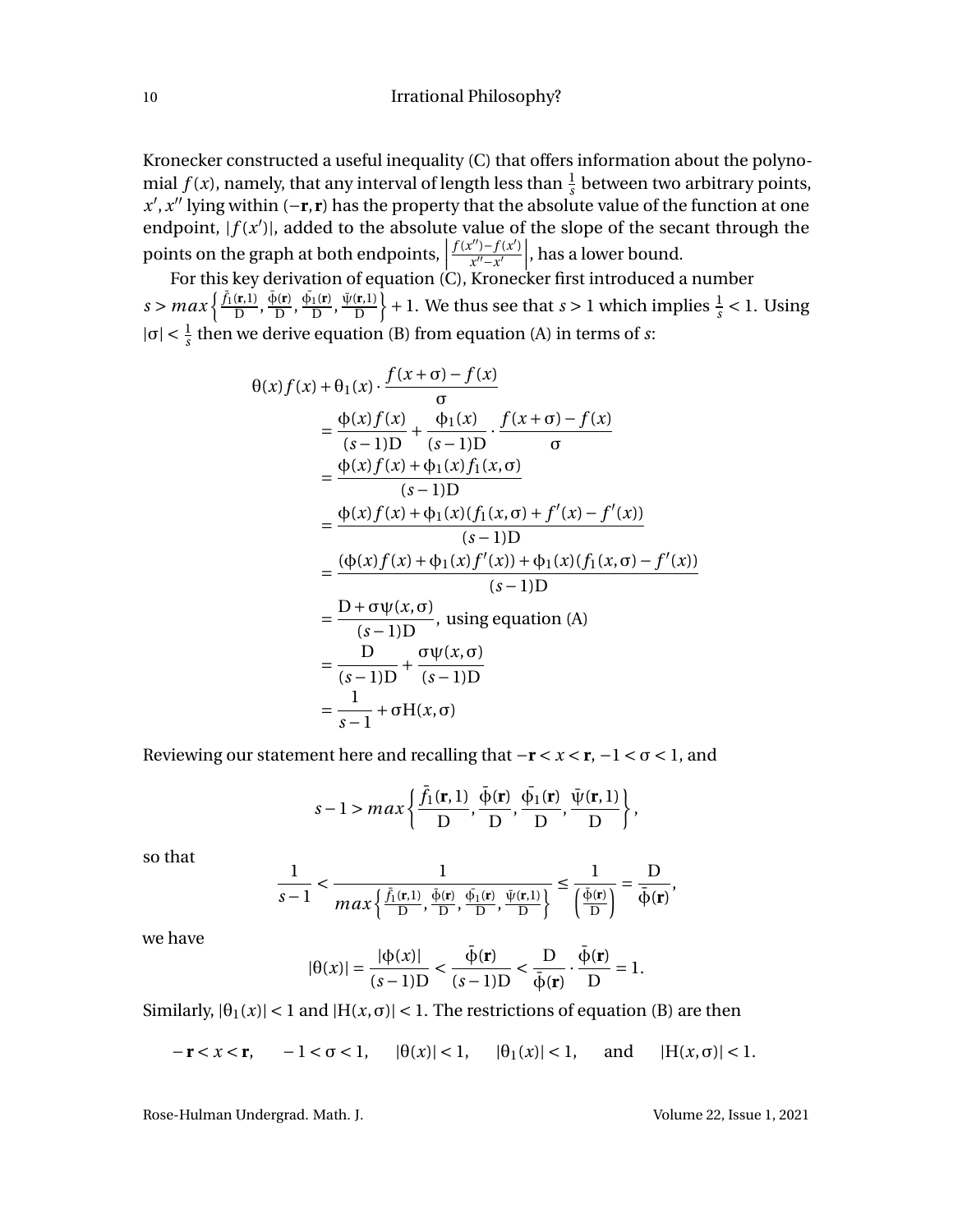These inequalities allowed Kronecker to establish (C), which is the key result in the introduction of his argument:

$$
|f(x)| + \left| \frac{f(x+\sigma) - f(x)}{\sigma} \right| = |f(x)| + |f_1(x, \sigma)|
$$
  
> |\theta(x)||f(x)| + |\theta\_1(x)||f\_1(x, \sigma)|,  
since |\theta(x)| < 1, |\theta\_1(x)| < 1  

$$
\geq |\theta(x)f(x) + \theta_1(x)f_1(x, \sigma)|
$$

$$
= \left| \sigma H(x, \sigma) + \frac{1}{s-1} \right| \qquad \qquad \text{by (B)}
$$

$$
> \frac{1}{s(s-1)},
$$

where, since  $|\sigma| < \frac{1}{s}$  and  $|H(x, \sigma)| < 1$ , then  $|\sigma H(x, \sigma)| < \frac{1}{s}$ , so in particular  $\sigma H(x, \sigma) > -\frac{1}{s}$ , meaning the last inequality above follows, because

$$
|\sigma H(x,\sigma) + \frac{1}{s-1}| \ge \sigma H(x,\sigma) + \frac{1}{s-1} > -\frac{1}{s} + \frac{1}{s-1} = \frac{1}{s(s-1)}.
$$

[Claim] It will be shown now that while *x* remains in an interval of size  $\frac{1}{s}$ , the function *f* (*x*) will change its sign either not at all or only *one* time, i.e. if:

$$
x' < x'' < x'''
$$
 and  $x''' - x' \leq \frac{1}{s}$ ,

then it cannot be that:

$$
sgn.f(x') = -sgn.f(x'') = sgn.f(x''').
$$



[Case 1:] If the value of  $f(x)$  has at the beginning of an interval the opposite sign as it does at the end of the interval, which interval we would like to designate with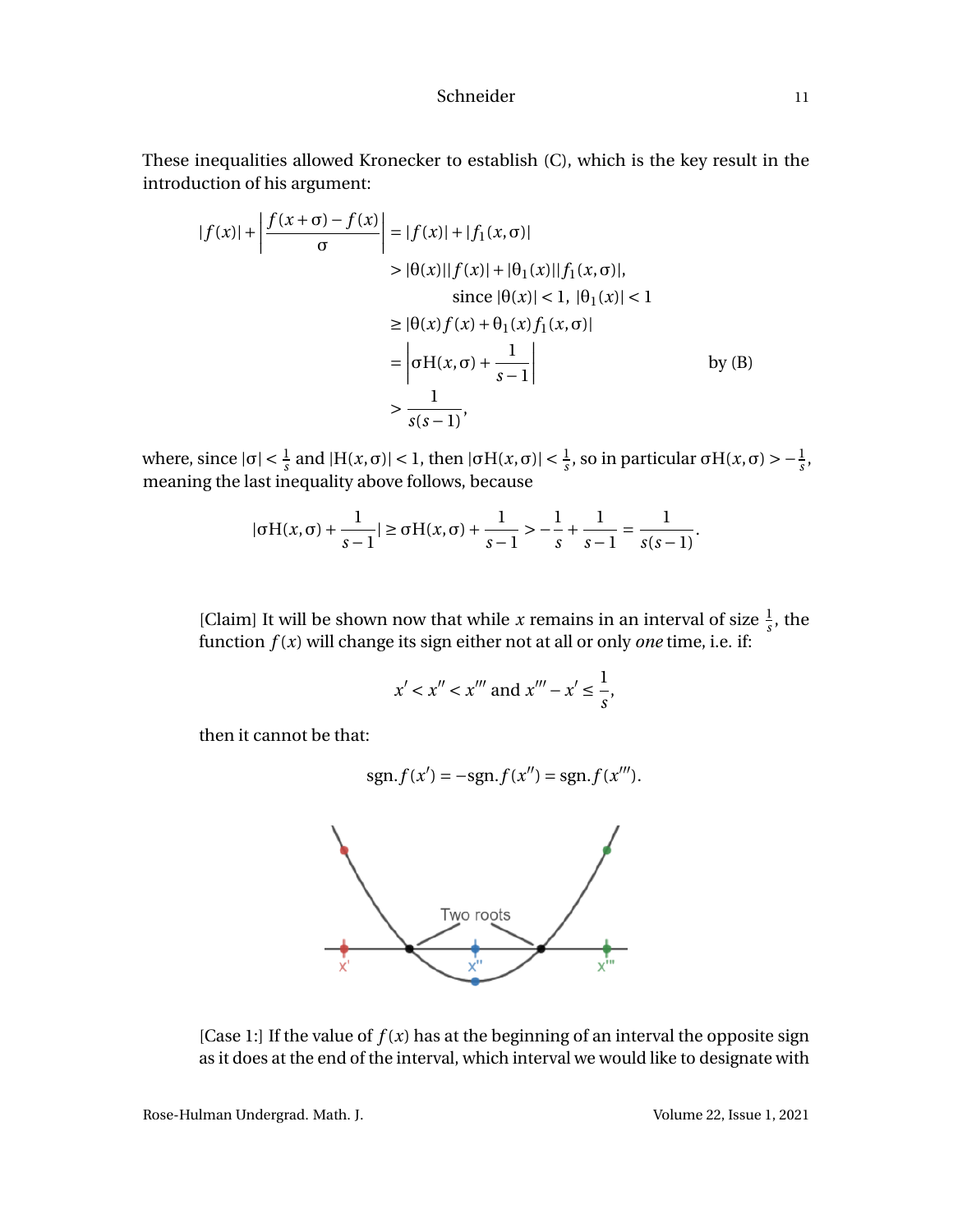

(J) and which is no larger than  $\frac{1}{s}$ , then for any division of (J) into subintervals, the same must also be the case for at least one of the subintervals.

[Proof] Now let  $r$  be an arbitrary whole number, and think of the interval  $(J)$ ] as divided into rD equal parts [where D is as above]. Then let (J') be one such subinterval in which the initial and final values of  $f(x)$  have opposite signs. Finally let  $x'$ ,  $x''$  be two arbitrary values of  $x$  lying in the interval  $(j')$  [so  $x'' - x' < \frac{1}{r}$  $\frac{1}{rD} \cdot \frac{1}{s}$  $\frac{1}{s}$ ], for which:

$$
x' < x'', \quad \text{sgn.f}(x') = -\text{sgn.f}(x'').
$$

Since now:

$$
f(x'') - f(x') = (x'' - x')f_1(x', x'' - x')
$$

and also:

$$
|f(x'') - f(x')| < (x'' - x')\bar{f}_1(\mathbf{r}, 1) \le (x'' - x')(s - 1)D,\tag{D}
$$

with consideration of the inequality:  $x'' - x' \leq \frac{1}{rs}$  $\frac{1}{r_{sD}}$ , it follows that:

$$
|f(x'') - f(x')| < \frac{1}{r}
$$

and therefore, since  $f(x')$  and  $f(x'')$  have opposite signs, also:

$$
|f(x')| < \frac{1}{r}, \qquad |f(x'')| < \frac{1}{r} \qquad \qquad (E)
$$

must hold.

[Summary:] *On any interval of size*  $\frac{1}{s}$ *, whose initial and final points have*  $f(x)$ *with opposite signs, if one selects an arbitrary whole number r , then one can find at least one interval of size*  $\frac{1}{r\,5D}}$  *whose initial and final points likewise have f(x)* with opposite signs, and in which all values of  $f(x)$  are absolutely less than  $\frac{1}{r}$ . [End of Case 1]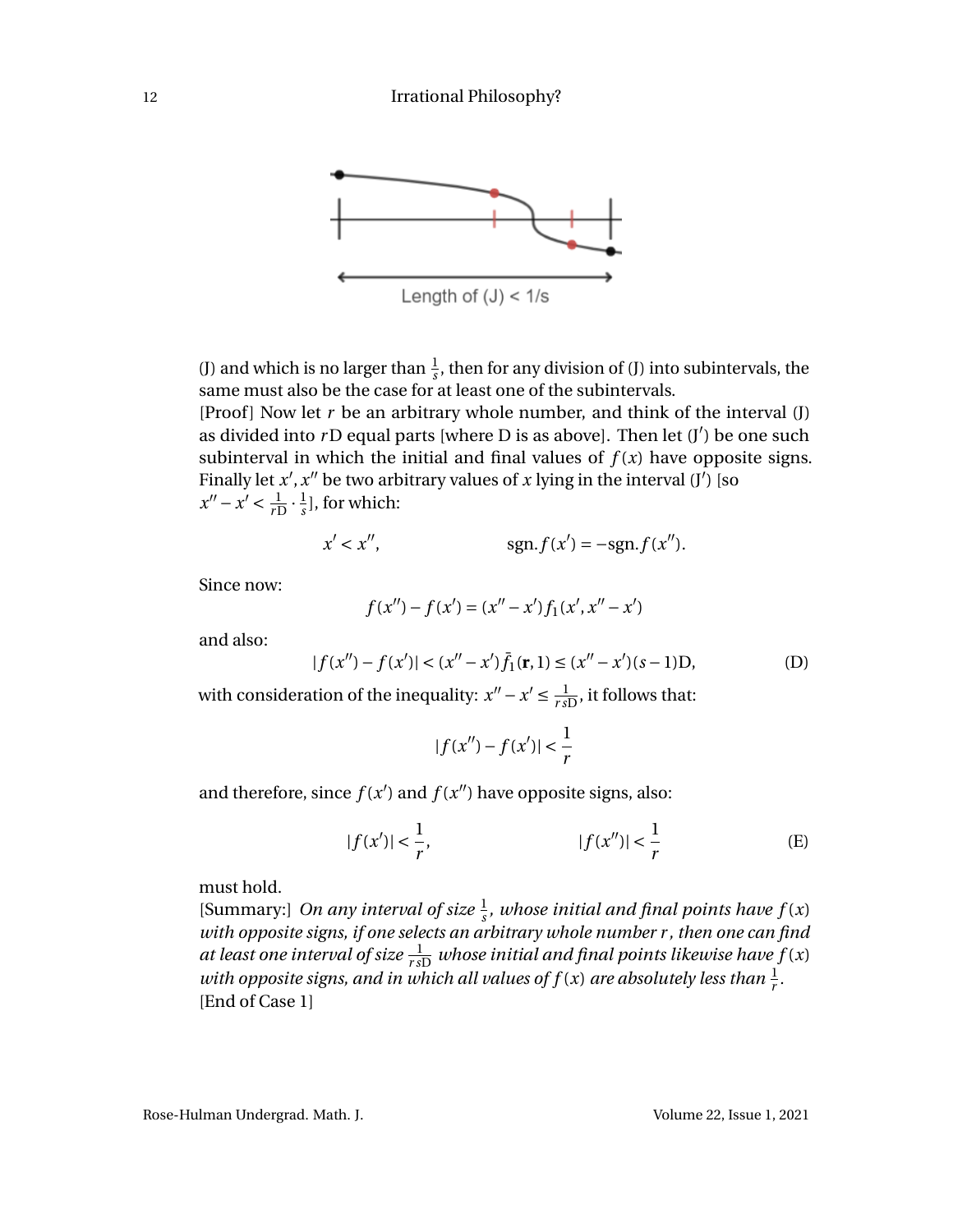This first case is apparent to a modern reader familiar with the concept of continuity, but Kronecker's mathematical philosophy required him to provide a construction of the subinterval where the endpoints evaluate to values with opposite signs. He did this by applying the definitions  $f(x + \sigma) - f(x) = \sigma f_1(x, \sigma)$ ,  $|\sigma| < 1$  and the inequalities  $f_1(x', x'' - x') < \bar{f}_1(\mathbf{r}, 1), s > \frac{\bar{f}_1(\mathbf{r}, 1)}{D}$  $\frac{f(r,1)}{D}$  + 1 so that inequalities (D) provided an upper bound to the slope within the interval,

$$
|f(x'') - f(x')| < (x'' - x')(s - 1)D \le \frac{1}{r \, sD} (s - 1)D = \frac{s - 1}{r \, s} < \frac{1}{r}.
$$

Since  $f(x'')$  and  $f(x')$  have opposite signs, then  $|f(x'') - f(x')| = |f(x'')| + |f(x')|$ , whence follows the inequalities (E). This limits the absolute value of the endpoints of the graph of  $f(x)$  over this interval to a box of width  $\frac{1}{r_sD}$  and height  $\frac{1}{r}$ , as displayed below. This idea



will be used to estimate roots later.

[Case 2] If *f* (*x*) has the *same* sign at the initial point as at the endpoint of an interval which is no larger than  $\frac{1}{s}$ , then  $f(x)$  retains just this sign within the entire interval.

[Proof by Contradiction] In particular, if one designates the interval with  $(J^0)$ , its initial point with  $x_0$ , its final point with  $x_4$ , and one assumes that for a value  $x_2$ lying between  $x_0$  and  $x_4$  the function  $f(x)$  has a different sign as  $f(x_0)$  than [*sic*] as  $f(x_4)$ 

[Claim] then there would also be two values  $x_1$  and  $x_3$  on either side of  $x_2$  and still lying within the interval  $(\mathrm{J}^0)$ , determined by the equations:

$$
x_1 = x_2 - \frac{|f(x_2)|}{(s-1)D}, \qquad x_3 = x_2 + \frac{|f(x_2)|}{(s-1)D}, \qquad (F)
$$

for which:

$$
sgn.f(x_0) = -sgn.f(x_1) = sgn.f(x_4) = -sgn.f(x_3).
$$

[Proof of Claim that  $x_1$ ,  $x_3$  are in  $(J^0)$ ] First of all, that the values  $x_1$  and  $x_3$  still lie within the interval  $(J^0)$ , i.e. that the inequalities:

$$
x_2 - x_0 > \frac{|f(x_2)|}{(s - 1)\mathcal{D}}, \qquad x_4 - x_2 > \frac{|f(x_2)|}{(s - 1)\mathcal{D}}
$$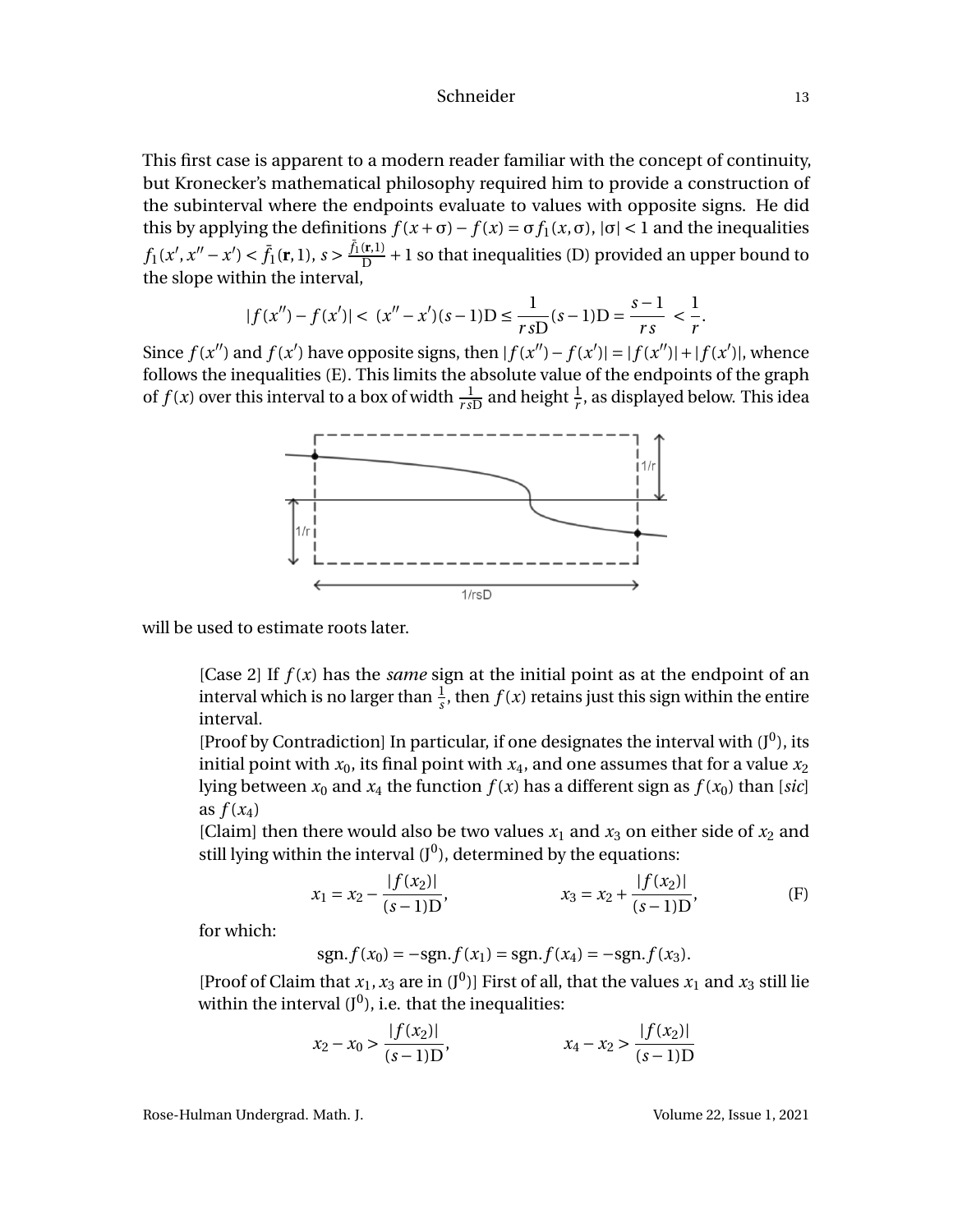

obtain, can be inferred from the inequalities:

 $|f(x_2) - f(x_0)| < (x_2 - x_0)(s-1)D,$   $|f(x_4) - f(x_2)| < (x_4 - x_2)(s-1)D,$ 

which follow from the above inequality (D), by further considering that according to the hypothesis:

$$
sgn.f(x_2) = -sgn.f(x_0) = -sgn.f(x_4).
$$

[Proof of Claim that sgn.  $f(x_0) = -sgn$ .  $f(x_1)$  and sgn.  $f(x_4) = -sgn$ .  $f(x_3)$ ] Secondly, we now have according to the above inequality  $(D)$ :

$$
|f(x_2) - f(x_1)| < (x_2 - x_1)(s - 1)D,
$$
\n
$$
|f(x_3) - f(x_2)| < (x_3 - x_2)(s - 1)D,
$$

and these inequalities necessitate that both  $f(x_1)$  and  $f(x_3)$  have the same sign as  $f(x_2)$  thus the opposite of the function values  $f(x_0)$  and  $f(x_4)$ .

Kronecker first had to show that the two points  $x_1, x_3$  are in the interval J<sup>0</sup>, meaning both subintervals are strictly greater than the distance between  $x_2$  and either of  $x_1, x_3$ . These results came directly from the inequalities stated in Case 1 where the change between two points of an interval is constrained. For example, for the first inequality involving points  $x_2$ ,  $x_0$ , by (D) and because  $f(x_2)$ ,  $f(x_0)$  have opposite signs, we have  $|f(x_2)| \le |f(x_2)| + |f(x_0)| = |f(x_2) - f(x_0)| < (x_2 - x_0)(s - 1)$ . So  $\frac{|f(x_2)|}{(s-1)D} < x_2 - x_0$ . The second claim of this Case showed that all of the defined points in this interval have the same sign. To further examine this conclusion, if in the first inequality expressed,  $f(x_1)$ and  $f(x_2)$  have different signs,

$$
x_2 - x_1 > \frac{|f(x_2) - f(x_1)|}{(s - 1)D} = \frac{|f(x_2)| + |f(x_1)|}{(s - 1)D} > \frac{|f(x_2)|}{(s - 1)D},
$$

which is contradictory to the equation in (F). These two claims are required in order to further tease out the properties of such an interval J $^0$  that Kronecker had defined.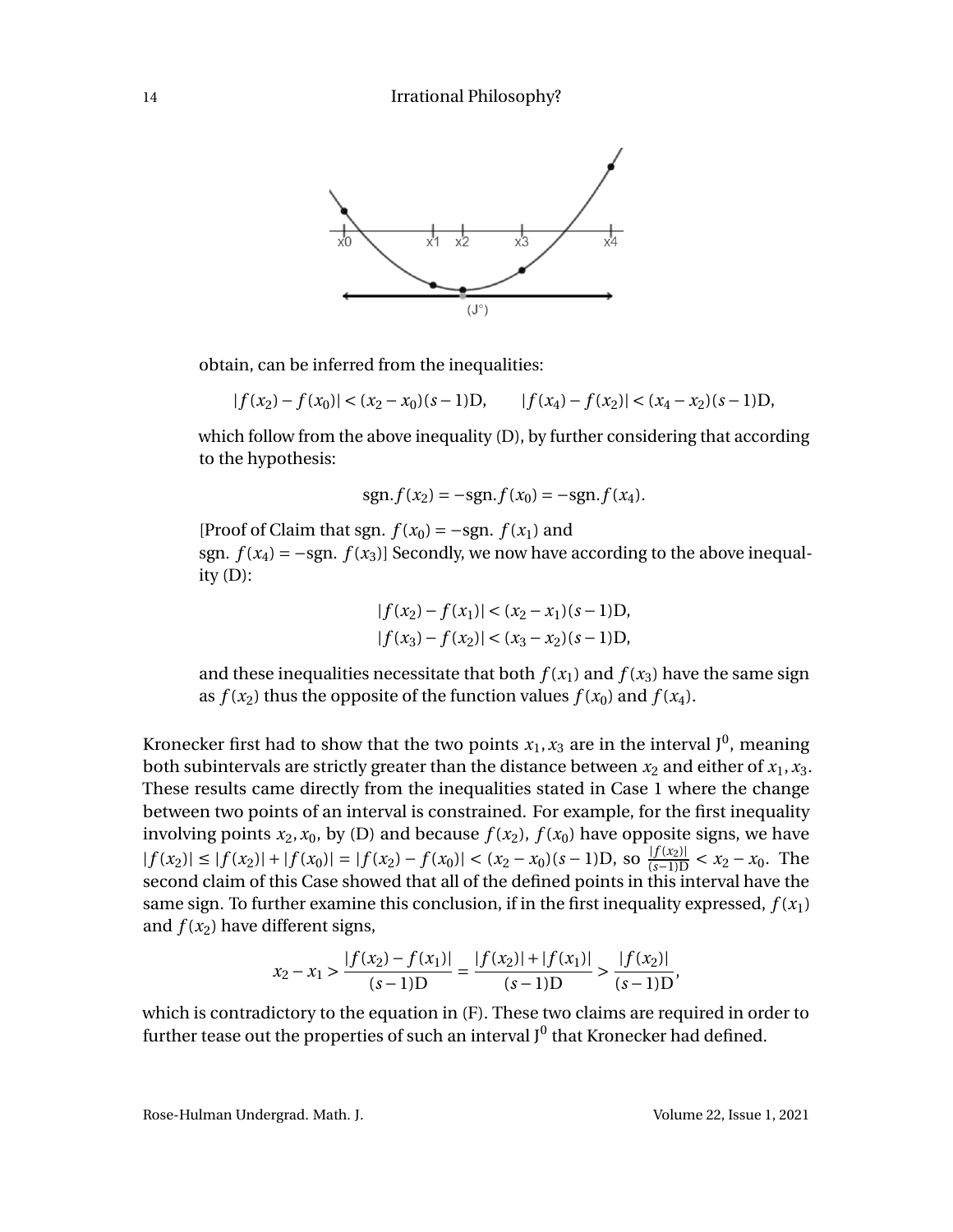After this, both the interval  $(x_0, x_1)$  and the interval  $(x_3, x_4)$  would be such that  $f(x)$  has opposite signs at the start and finish, and so according to that, as was proven above, values  $x'$ ,  $x''$  could be determined for which:

$$
x_0 < x' < x_1
$$
,  $x_3 < x'' < x_4$ ,  $|f(x')| < \frac{1}{r}$ ,  $|f(x'')| < \frac{1}{r}$ ,

where *r* is hypothetically arbitrary [any positive integer]. Now, however, according to the inequality (C):

$$
|f(x')| + \left| \frac{f(x'') - f(x')}{x'' - x'} \right| > \frac{1}{s(s-1)}
$$

would have to hold, and thus, since:

$$
|f(x')| < \frac{1}{r}, \qquad |f(x'') - f(x')| < |f(x'')| + |f(x')| < \frac{2}{r},
$$

also:

$$
\frac{1}{r} + \frac{2}{r(x'' - x')} > \frac{1}{s(s - 1)}
$$

holds, and finally, since:

$$
x'' - x' > x_3 - x_1 = \frac{2|f(x_2)|}{(s-1)D}
$$

holds, also:

$$
\frac{1}{r} + \frac{(s-1)\mathrm{D}}{r|f(x_2)|} > \frac{1}{s(s-1)},
$$

or:

$$
r < s(s-1)\left(1 + \frac{(s-1)\mathcal{D}}{|f(x_2)|}\right).
$$

Since, however, the number *r* can be selected arbitrarily, this inequality cannot hold, and thus it is indeed to be concluded that in an interval which is no larger than  $\frac{1}{s}$ , as soon as one knows the function  $f(x)$  has only one sign at both of the endpoints, the same is the case throughout the interval. [End of Case 2]

Note that Kronecker, whose school of thought required proofs to be done constructively, just used a proof by contradiction here. This is not incongruent with his philosophy on mathematics. He required proof by construction to show the existence of something, but Case 2 shows that if the sign of both endpoints is the same, then the polynomial  $f(x)$  did not cross the *x*-axis, meaning that there was no root is this interval. There was nothing to construct. While this school of thought seemed to constrict mathematicians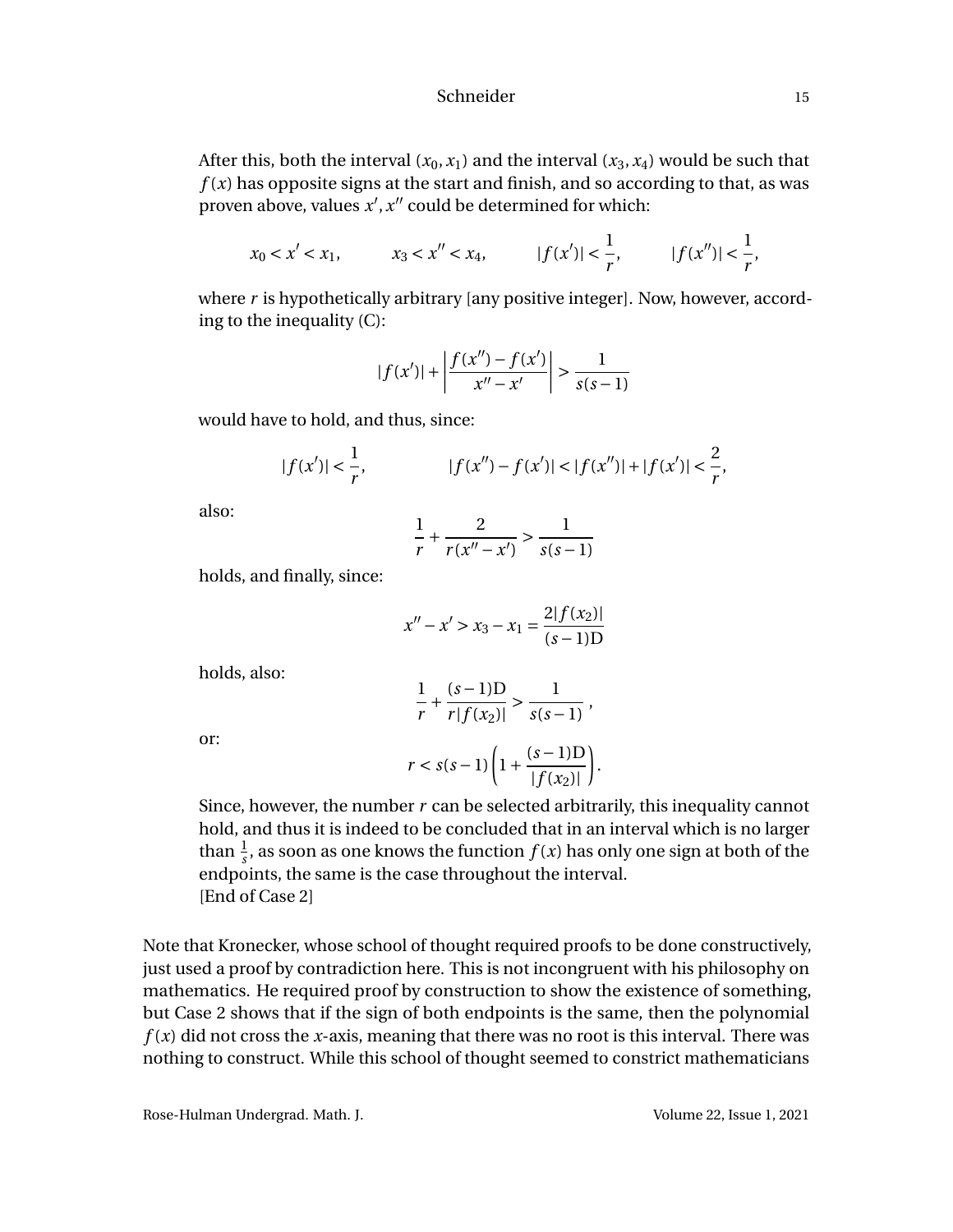to only that which could be constructed through finitely many operations, it did not do away with logic but only limited nonconstructive proofs of existence.

Case 2 applied our understanding of our constrained function to the key inequality (C) so as to produce an upper bound of an arbitrary integer *r* . This ruled out the possibility of an interval J $^0$  containing more than one root and limited each such interval to at most one root. This was the goal of Kronecker's work: to identify any real algebraic number through only arithmetic with natural numbers, by enumerating the roots of a polynomial. The construction of such a polynomial was necessary since it would be clear to a modern reader familiar with analysis and set theory that the real numbers were not denumerable; nonetheless the concept of real numbers was not a concern to him since the rationals can be derived from the natural numbers and numbers that are not since the rationals can be derived from the natural numbers a:<br>rational, like  $\sqrt{2}$ , are only acceptable if we can construct them.

By now it follows immediately that in an interval of size  $\frac{1}{s}$ ,  $f(x)$  cannot change sign more than once. For, were it the case that

$$
sgn.f(x_0) = -sgn.f(x_1) = sgn.f(x_2)
$$

for three values  $x_0, x_1, x_2$ , with  $x_0 < x_1 < x_2$ , lying in the interval, then the interval  $(x_0, x_2)$  would be one such whose size is less than  $\frac{1}{s}$ , and at whose initial and final points  $f(x)$  would have the same sign. However, as was just proven [by Case 2], in such an interval  $f(x)$  cannot change its sign; thus it cannot be that

$$
sgn.f(x_0) = -sgn.f(x_1).
$$

Therefore within an interval of size less than  $\frac{1}{s}$ ,  $f(x)$  changes sign either once, indicating that interval contains a *single* root, or not at all, in which the interval contains *no* roots. So each root can be uniquely identified by its surrounding interval, and by choice of *r* , as shown in Case 1, you can get arbitrarily close to any real root of the function by finding a subinterval of size  $\frac{1}{r_{sD}}$  which encloses it whose endpoints have opposite signs.

Kronecker went on to offer a procedure (which we omit here) to "calculate" the real roots of a given function. It locates the real roots of the function and serves as a way to constructively identify specific irrational numbers as a countable collection of integers. This was the underlying purpose of this proof and it represented his mathematical philosophy.

To finally make clear the role that D plays in these inequalities, recall that  $D \geq 1$ . Suppose by way of contradiction that  $r_i$ ,  $r_j \in (J')$ , a subinterval of length  $\lt \frac{1}{rs}$  $\frac{1}{r_s D}$ , where *r* is any positive integer. Then since  $\frac{1}{s} < 1$  and  $\frac{1}{D} \le 1$ ,

$$
|r_i - r_j| < \frac{1}{r} \frac{1}{s} < \frac{1}{r}.
$$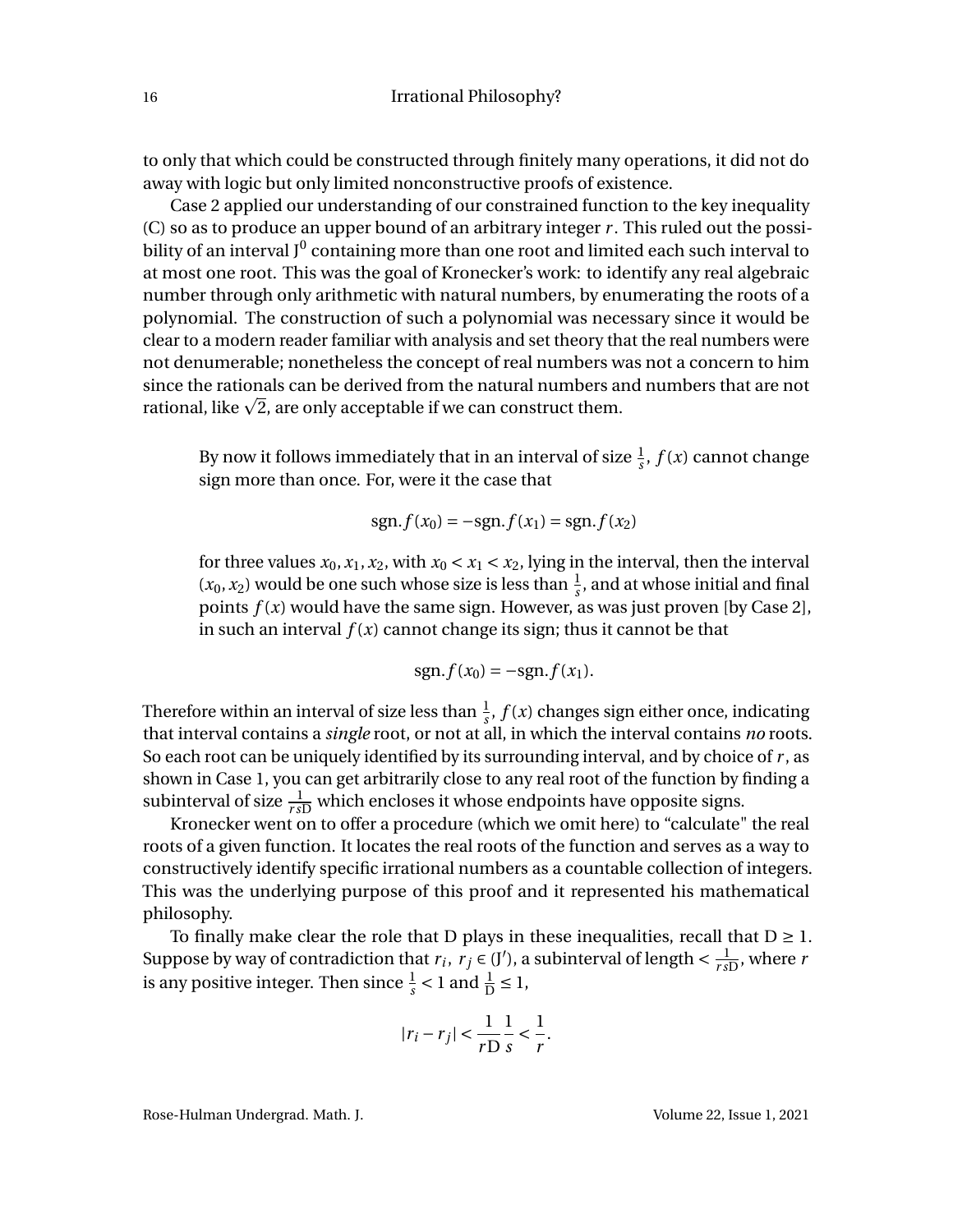But, there are only finitely many choices for  $r_i - r_j$ , while  $r$  can be chosen so large that  $\frac{1}{r}$ is as small as desired. Contradiction. So  $(J')$  cannot contain two or more roots of  $f(x)$ .

After this, if the whole number *t* is determined by the inequality condition:

$$
s(|a_g| + |a_n|) \le t|a_n| < |a_n| + s(|a_g| + |a_n|),
$$

the function *f* (*x*) can change sign only in an interval ( $\frac{k-1}{s}$ ,  $\frac{k}{s}$  $\frac{k}{s}$ ), in which *k* has one of the values: −*t* +1,−*t* +2,...,*t* −1,*t*. Therefore one needs to determine only the signs of the 2*t* values:

$$
f\left(\frac{k}{s}\right)
$$
 \t\t\t $(k = -t + 1, -t + 2, ..., t - 1, t)$ 

in order to determine in which of those 2*t* − 1 intervals of size  $\frac{1}{s}$  the function *f* (*x*) changes its sign — and then only one time. The Anzahl [total number] of these intervals is at the same time that which one designates as the Anzahl of the real roots of the equation  $f(x) = 0$ , and the former will totally replace the latter via the specified procedure, which Sturm's theorem [References 1 and 15] provides. But also the so-called calculation with the real roots itself will be replaced through the given procedure; for if it is shown for a particular number *k* that:

$$
sgn.f\left(\frac{k-1}{s}\right)f\left(\frac{k}{s}\right)=-1,
$$

then one needs only calculate the initial and final values of  $f(x)$  in the subintervals of size  $\frac{1}{r_s D}$ , i.e. thus the *r*D+1 values:

$$
f\left(\frac{k}{s} - \frac{h}{r s D}\right) \qquad (h = 0, 1, \dots, r D)
$$

and to determine that number *h* for which:

$$
sgn.f\left(\frac{k}{s}-\frac{h}{r s D}\right)f\left(\frac{k}{s}-\frac{h-1}{r s D}\right)=-1,
$$

in order to consequently infer that, in the interval:

$$
\frac{k}{s} - \frac{h}{r \, sD} \le x < \frac{k}{s} - \frac{h-1}{r \, sD},
$$

the function  $f(x)$  changes its sign and remains absolutely less than  $\frac{1}{r}$  throughout.

[Conclusion] The so-called existence of the real irrational roots of algebraic equations is grounded solely in the existence of intervals with the specified quality;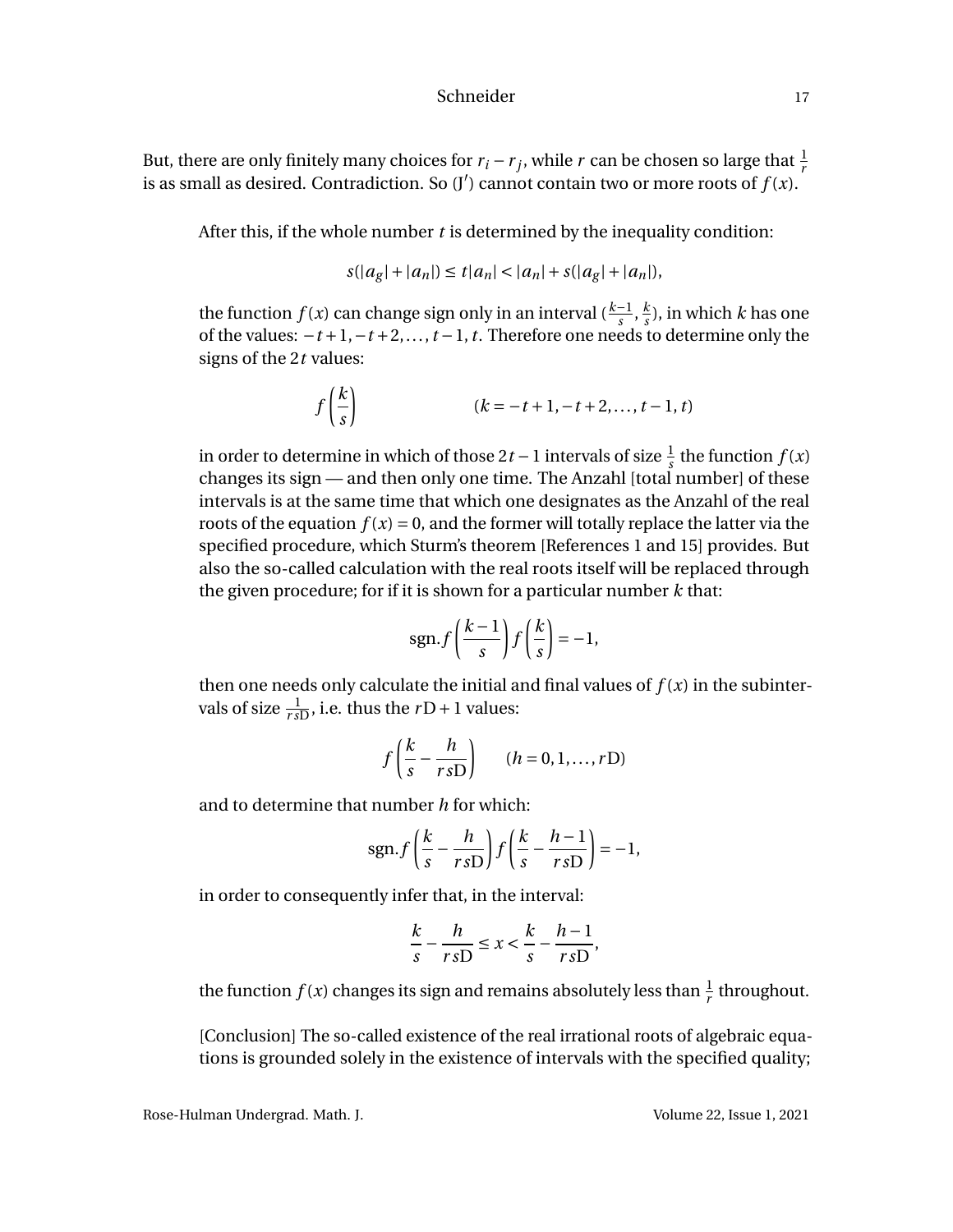the legitimacy of calculating with the individual roots of an algebraic equation is based completely upon the possibility of isolating them, hence upon the possibility of determining a number, which we designated with *s* above. If such a number *s* is determined which has the property that the intervals of size  $\frac{1}{s}$  are sufficiently small to isolate the distinct roots of the same equation, then "greater than" and "less than" for arbitrary irrational algebraic numbers is also determined after this, if — as is obviously permissible — one thinks of the two algebraic numbers, which are to be ordered, as two roots of one and the same equation. The true essence of the matter, however, becomes completely clear in the above deduction only when one also avoids the use of fractions therein and makes use exclusively of whole numbers.

By taking the 'at most one root' property of the defined intervals of size less than 1  $\frac{1}{s}$ , the procedure defined above expanded the result to develop a method to identify if a root exists within an interval. The number of intervals that meet the criteria  $\frac{\text{sgn.}}{s}$ *s*  $\int f\left(\frac{k}{s}\right)$ *s*  $\left( = -1 \right.$  where a sign change occurs is the number (Anzahl) of real roots of the given polynomial. Repeatedly implementing Kronecker's procedure to identify intervals with real roots would then allow for the real roots to be approximated with arbitrary accuracy. This is a result of the constraint  $|f(x)| < \frac{1}{r}$  as described in Case 1 and for a choice of *r* , we can be confident that the interval that contains the root is within 1  $\frac{1}{r_s D}$  of the actual value.

### **4 Conclusion**

Kronecker proved that he could count the finitely many real roots, rational and irrational, of a given polynomial so that they could be estimated with arbitrary accuracy. This underscored and illustrated his mathematical philosophy by showing that the introduced concepts that others freely used were not necessary, and that his conclusion was not further abstraction but a desire to develop algebraic representations of the concept of a real number. This proof served as a model for Kronecker's style of constructive argumentation that derived all statements through arithmetic with the natural numbers. It placed him in a distinct category because of his philosophy, whereas his contemporaries were developing the foundation of modern analysis using concepts to which he objected, on the grounds that they were not epistemologically verifiable.

Harold Edwards, in his 1991 remembrance speech for Leopold Kronecker, noted that a discussion of philosophy is inevitable when dealing with mathematics [9, p. 138]. For Kronecker the foundation of mathematics that was philosophically 'safe' was arithmetic; thus for him every new concept should be constructed from arithmetic in order to be grounded in acceptable mathematics [9, p. 138]. Hilbert attempted to remove this philosophical foundation from mathematical discussions, but Edwards observed that,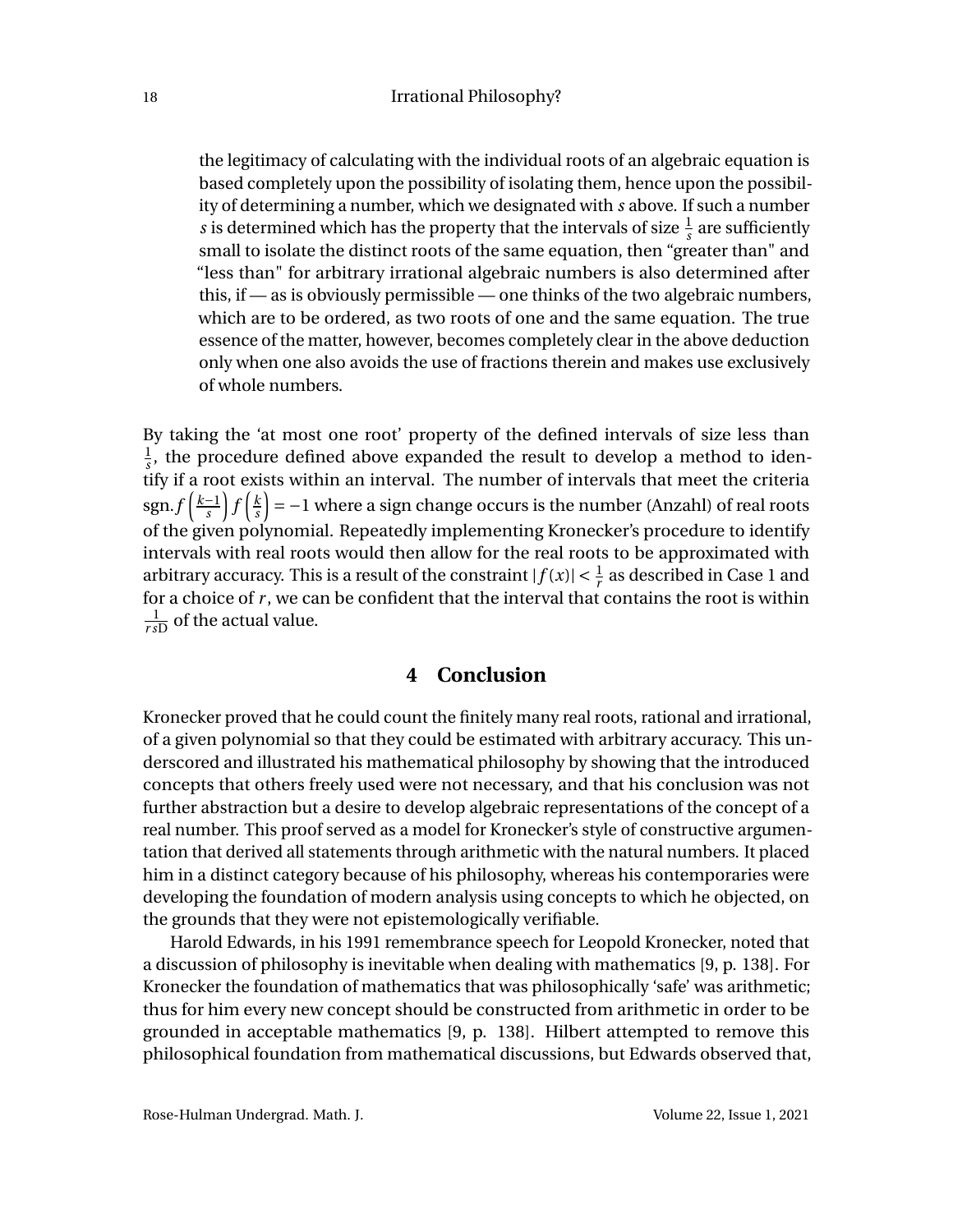"when a modern mathematician wants to avoid philosophical considerations, he puts everything strictly in terms of set theory, which, except for the theory of finite sets, lies far outside Kronecker's 'sicheren Hafen'" (safe harbor) [9, p. 138]. The main point of contention with set theory for Kronecker was that it was unnecessary — as displayed in this constructive identification of the real roots of a polynomial.

Kronecker's philosophy of mathematics is much more developed than the marginal presentation given by historians. Jacqueline Boniface of the Université de Nice-Sophia Antipolis details Kronecker's school of thought and how it compares to other prominent philosophies that are given more attention [3, p. 143]. She highlights the three key parts of Kronecker's doctrine: conceiving of mathematics as a natural science, his brand of realism, and the manner of mathematics.

Treating the conceptualization of mathematics as a natural science would require the foundation of mathematics to be *phenomena*, the basic concepts observed intuitively by everyone through experience [3, pp. 144-145]. For Kronecker, the most basic observable phenomenon was the set of natural numbers, which arose from the ability of one to count objects [3, p. 145]. On the other hand, Frege (1845 - 1925) wanted to use logic to give a foundation for mathematics, while Hilbert wanted to "base arithmetic and logic on sensitive intuition", and Brouwer (1881 - 1966) wanted to start with pure intuition [3, p. 146]. Instead, from the natural numbers Kronecker developed a foundation for mathematics, and then concerned himself with the necessary implications in his study of mathematics.

Kronecker's realism discussed the idea of mathematical 'discoveries' rather than 'inventions', since that which already exists can only be discovered. However, Kronecker was not an empiricist, because he applied the idea of discoveries only to the objects within mathematics [3, p. 147]. The objects and their properties are discovered within mathematics through the creation of new methods. This is akin to the approach to natural sciences as given in Kronecker's analogy of mathematicians to geographers, where he describes the field of mathematics as a static entity that exists outside of observation and it is mathematicians who map and understand the relations and properties present [3, pp. 147 - 148]. These considerations move Kronecker's philosophy from an association with Brouwer, through intuition, towards Frege, through a brand of realism [3, p. 148]. Kronecker was more restrictive than Frege, who expanded the concept of numbers through logic, whereas Kronecker required constructive definitions to find the specific objects being discussed [3, p. 149].

Finally, the differentiation of realism between objects and methods moved Kronecker from the foundations of mathematics to the manner in which mathematics is done. Kronecker's realism allowed for the creation of methods that could use objects, but did not allow for *objects* to be created, unless absolutely necessary [3, p. 150]. This objection to the creation of objects and abstraction of the mathematical environment was a characteristic of the conviction that, to Kronecker, shows that the abstract concept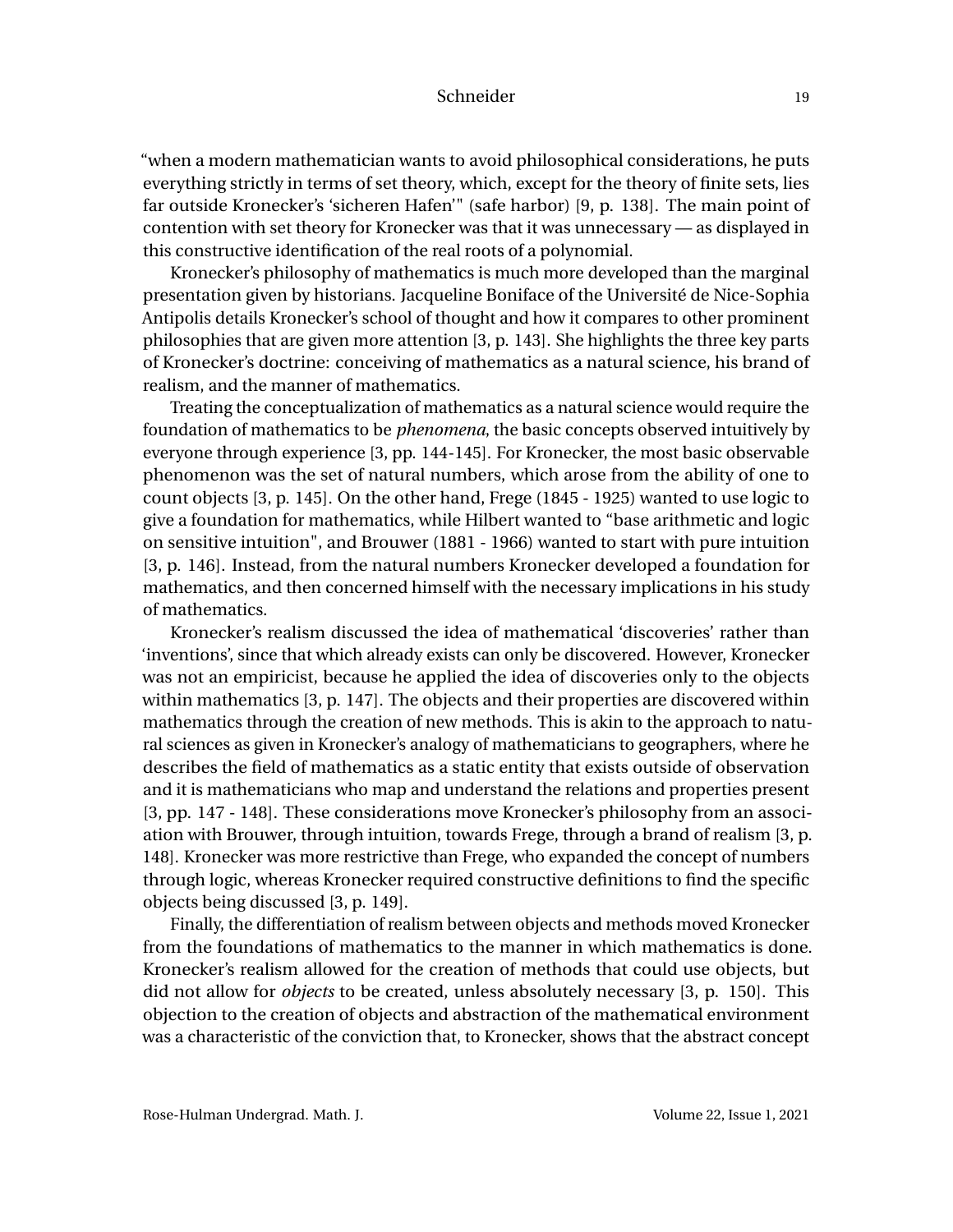of real numbers was not required. In the creation of infinite collections, their lack of necessity was the criticism that Kronecker often advanced.

The constructive proof that finds the real roots, rational and irrational, of a polynomial function illustrates Kronecker's philosophy of mathematics. Kronecker approached the search for a foundation of mathematics in the attempt to find the smallest, most intuitive kernel. From this kernel, the natural numbers, Kronecker built arithmetic and then concerned himself with the philosophy of approach, or rather, Kronecker was concerned with how mathematics could be constructed and proved. Unfortunately, this restrictive realism led to the caricature of "Verbotsdiktator" that diminished the importance of Kronecker's doctrine, and, the difficulty associated with reading his work prevented a wider readership.

### **References**

- [1] Bartlett, Padraic. (2013). "Finding All the Roots: Sturm's Theorem." [https://web.math.ucsb.edu/~padraic/mathcamp\\_2013/root\\_find\\_alg/](https://web.math.ucsb.edu/~padraic/mathcamp_2013/root_find_alg/Mathcamp_2013_Root-Finding_Algorithms_Day_2.pdf) [Mathcamp\\_2013\\_Root-Finding\\_Algorithms\\_Day\\_2.pdf](https://web.math.ucsb.edu/~padraic/mathcamp_2013/root_find_alg/Mathcamp_2013_Root-Finding_Algorithms_Day_2.pdf)
- [2] Berkeley, George. (1734). *The Analyst*. [https://catalog.lindahall.org/discovery/delivery/01LINDAHALL\\_INST:](https://catalog.lindahall.org/discovery/delivery/01LINDAHALL_INST:LHL/1286937550005961?lang=en) [LHL/1286937550005961?lang=en](https://catalog.lindahall.org/discovery/delivery/01LINDAHALL_INST:LHL/1286937550005961?lang=en)
- [3] Boniface, Jacqueline. (2005). "Leopold Kronecker's conception of the foundations of mathematics." *Philosophia Scientiæ*, CS 5, pp. 143-156. <https://journals.openedition.org/philosophiascientiae/384>
- [4] Crosby, Chase. (2016). "An Examination of Richard Dedekind's 'Continuity and Irrational Numbers.'" *Rose-Hulman Undergraduate Mathematics Journal*, 17(1), Article 9.
- [5] Dauben, Joseph W. (1993). "Georg Cantor and the Battle for Transfinite Set Theory." *Association of Christians in the Mathematical Sciences*. [https://acmsonline.org/](https://acmsonline.org/home2/wp-content/uploads/2016/05/Dauben-Cantor.pdf) [home2/wp-content/uploads/2016/05/Dauben-Cantor.pdf](https://acmsonline.org/home2/wp-content/uploads/2016/05/Dauben-Cantor.pdf)
- [6] Dean, Edward T. (2010, May 28). "On the Concept of Number." [https://pdfs.](https://pdfs.semanticscholar.org/02f3/2c53ecb6ff075289e658b85bc7561670ddbf.pdf) [semanticscholar.org/02f3/2c53ecb6ff075289e658b85bc7561670ddbf.pdf](https://pdfs.semanticscholar.org/02f3/2c53ecb6ff075289e658b85bc7561670ddbf.pdf)
- [7] Delaware, Richard. (2019, Feb). "More Than Just a Grade: The HOM SIGMAA Student Contest Fosters Writing Excellence at UMKC." *MAA Convergence*. [https://www.maa.org/press/periodicals/convergence/](https://www.maa.org/press/periodicals/convergence/more-than-just-a-grade-the-hom-sigmaa-student-contest-fosters-writing-excellence-at-umkc) more-than-just-a-grade-the-hom-sigmaa-student-contest-fosters-writing-excellence